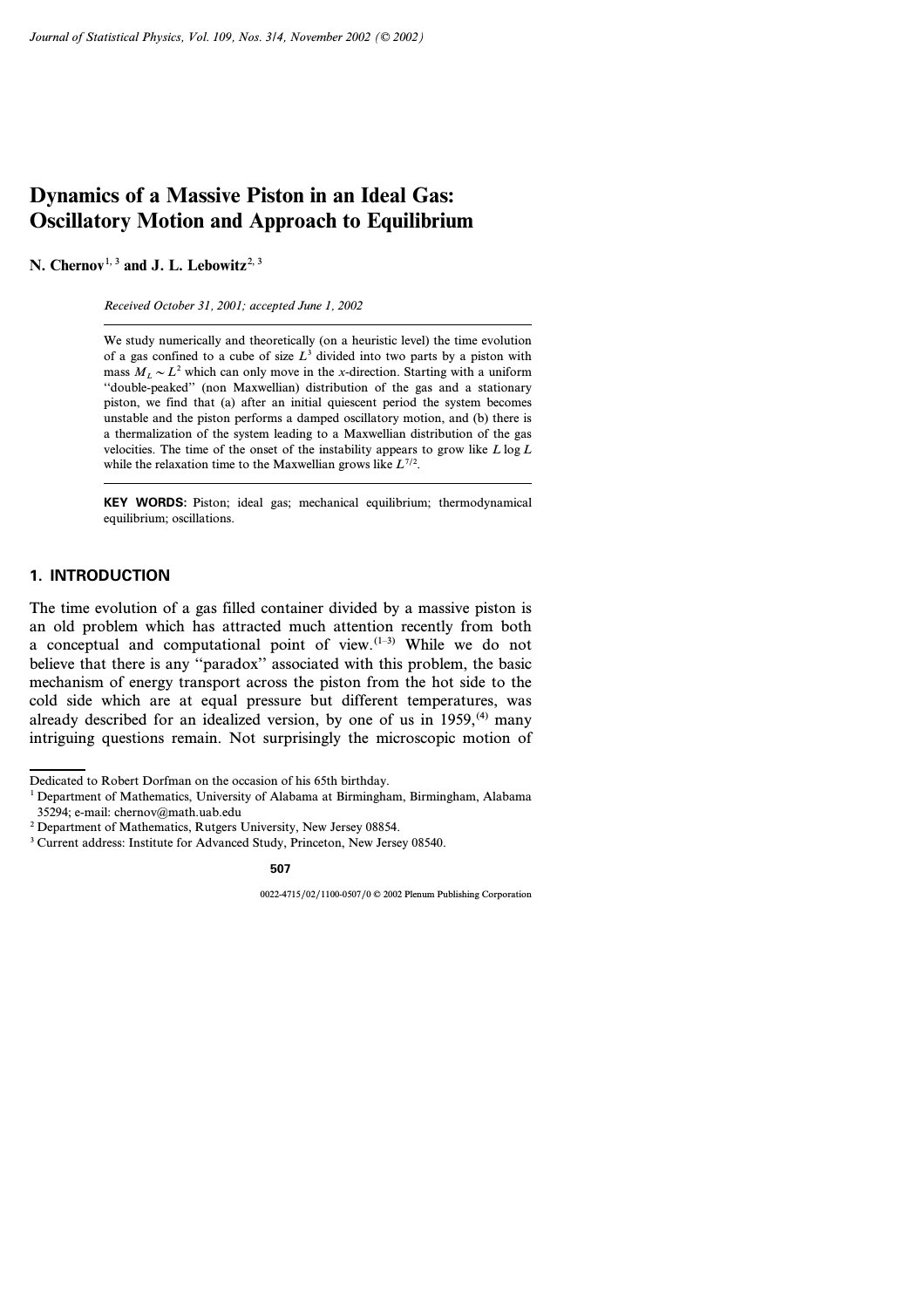**508 Chernov and Lebowitz**

the piston, and thus the time evolution of the system from an initial, far from equilibrium state, to the final true equilibrium state is not easy to compute analytically or even numerically for large systems.<sup>(3)</sup> It is therefore interesting to consider the greatly simplified case when the gas particles only interact via collisions with the massive piston.<sup> $(4-6)$ </sup> This serves, among other things, as a model for the approach to equilibrium in such a ''weakly'' interacting macroscopic system.

Here we carry out studies on this system under the ''simplest'' initial conditions. The positions and velocities of gas particles of unit mass, in an insulated box of size  $L^3$ , are picked, at  $t=0$ , from a Poisson process with some density function, i.e., they are assumed to be independent random variables with a given double peaked velocity distribution  $p(v) = p(-v)$ (see (2.4)) and a constant spatial density throughout the box. The piston, which acts as a single particle with area  $L^2$  and mass  $M_L \sim L^2$ , is then released at the position  $X(0) = L/2$  with zero velocity  $V(0) = 0$ .

It might be thought that the random fluctuations of the piston's velocity due to the initial randomness in the positions and velocities of the gas particles will be relatively small when  $\overline{L}$  is large (the number of gas particles growing like *L<sup>3</sup>* ) and vanish in an appropriate hydrodynamic scaling limit (as  $L \rightarrow \infty$ ) of time, space and piston mass. In fact, some rigorous results in this direction were obtained in refs. 7 and 8 for a class of initial conditions more general than those considered here. It is proven in those papers that for those initial distributions the dynamics of the piston, in the hydrodynamic scaling limit, is governed by deterministic equations for as long as no particle collides with the piston more than twice. After that period, however, we could not control the random fluctuations in the particle configuration anymore. It is clear, though, that for an initial state which is spatially uniform and has the same velocity distribution on both sides of the piston, the deterministic macroscopic evolution would predict that the position of the piston remains stationary forever. On the other hand, when the initial velocity distribution of the particles is not Maxwellian, the system is not at thermal equilibrium, and we expect it to somehow evolve toward equilibrium for almost any initial configuration (with respect to the Liouville measure on the energy surface). This is indeed what we found for every initial distribution. The path to the Maxwellin taken by the system turned out however to be quite sensitive to the initial distribution.

Here we present the results of detailed numerical simulations for one particular initial density  $p(v)$  that vanishes unless  $0.5 \le |v| \le 1$ . We found that the quiescent state becomes unstable after a few  $(5-10)$  recollisions of each gas particle with the piston. The system then develops large (on a macroscopic scale) oscillatory motions which last for a long time. They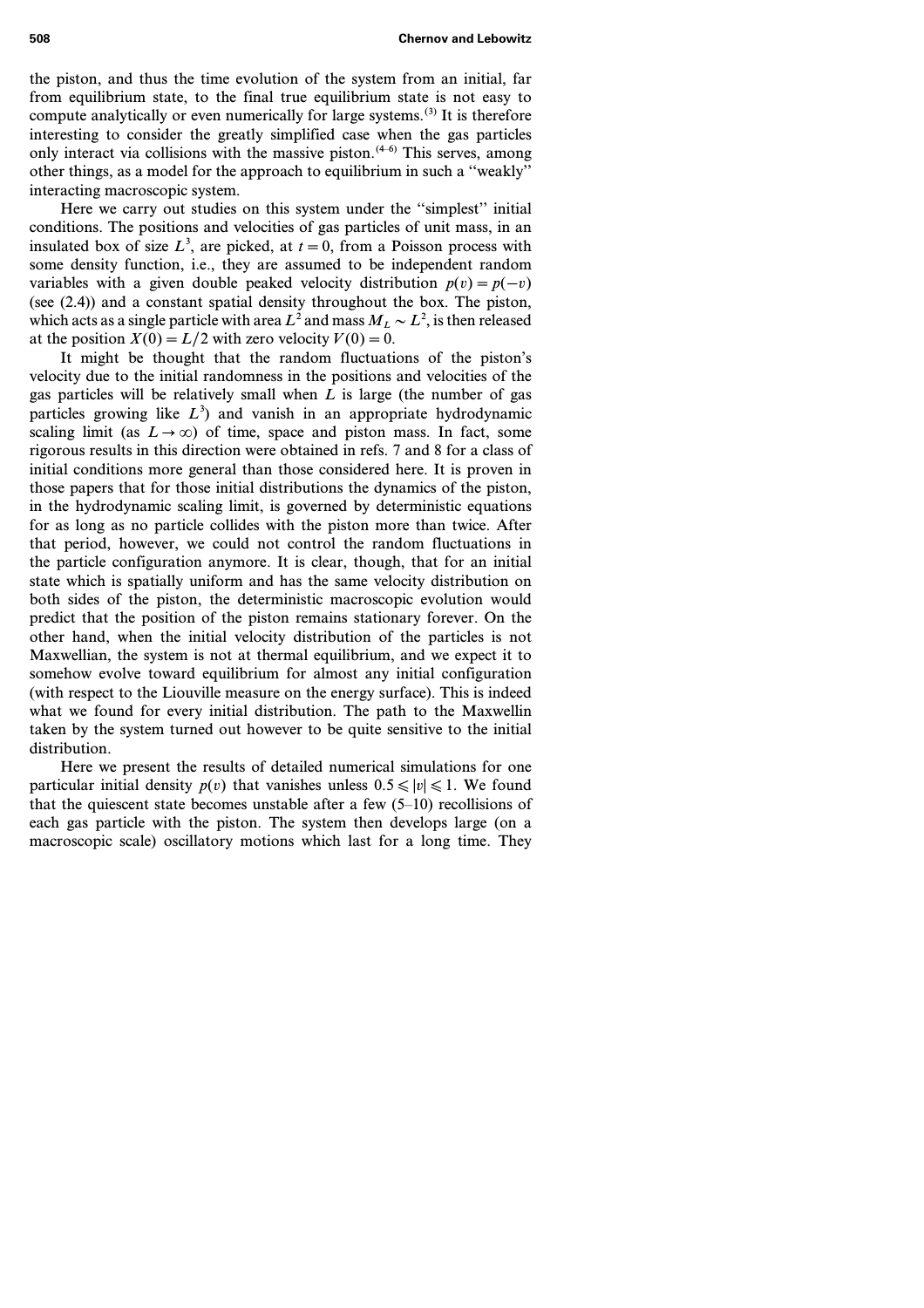look like smooth harmonic oscillations with an (almost) constant amplitude and piston speed comparable to that of the gas particles. Eventually, though, the oscillations dampen and vanish, and the system approaches a stable equilibrium state with constant gas density and Maxwellian velocity distribution.<sup>4</sup>

Our main conclusions from the numerical investigations, which we also ''derive'' heuristically, is that (1) while the dynamics are non chaotic in the technical sense of there being no positive Lyapunov exponents, there are for typical initial conditions<sup>5</sup> enough interactions to bring the system to equilibrium along ''interesting'' nontrivial pathways, and (2) that the time of onset of the instability grows with *L* as *L* log *L*. This means that even on the hydrodynamical scale  $\tau = t/L$ , the deterministic behavior in which nothing happens on the spatial scale,  $y=x/L$ , would remain valid when  $L \rightarrow \infty$ . In terms of  $\tau$  however this onset time grows only like log *L* so that in ''practice'' this behavior extends to macroscopic systems. We believe that this instability is related to the fact that the deterministic solutions are unstable for the kind of  $p(v)$  we consider here. For other initial  $p(v)$ , for which the deterministic solution is stable, we do not get such large oscillations but, as expected, we still get an approach to Maxwellian, see Section 7.

# **2. DESCRIPTION OF THE MODEL**

Consider a cubical container  $A<sub>L</sub> = [0, L] \times [0, L] \times [0, L]$  filled with an ideal gas consisting of *N* particles. The container is divided into two parts by a wall (piston) orthogonal to the *x* axis. At time  $t=0$  the wall is released and then it can move freely without friction inside  $\Lambda$ <sub>L</sub> along the *x*-axis, under the action of elastic collisions with the gas particles, each of

<sup>4</sup> The latter is of course expected on general grounds for, as pointed out by Boltzmann: ''[the Maxwell distribution] is characterized by the fact that by far the largest number of possible velocity distributions have the characteristic properties of the Maxwell distribution, and compared to these there are only a relatively small number of possible distributions that deviate significantly form Maxwell's. Whereas Zermelo says that the number of states that finally lead to the Maxwellian state is small compared to all possible states, I assert on the contrary that by far the largest number of possible states are ''Maxwellian'' and that the number that deviate from the Maxwellian state is vanishingly small", $(9)$  see also ref. 10.

<sup>5</sup> Typical here means of probability converging to one (presumably, exponentially fast) as  $N \rightarrow \infty$  with respect to the invariant Liouville measure. There are clearly some exceptional initial configurations (e.g., those with a complete symmetry about  $x = L/2$  with opposite velocities) when  $V(t) = 0$  at all times and so the speed of gas particles never changes. We expect (for the reasons given by Boltzman<sup> $(9)$ </sup>) all such initial states to be unstable with respect to generic small perturbations.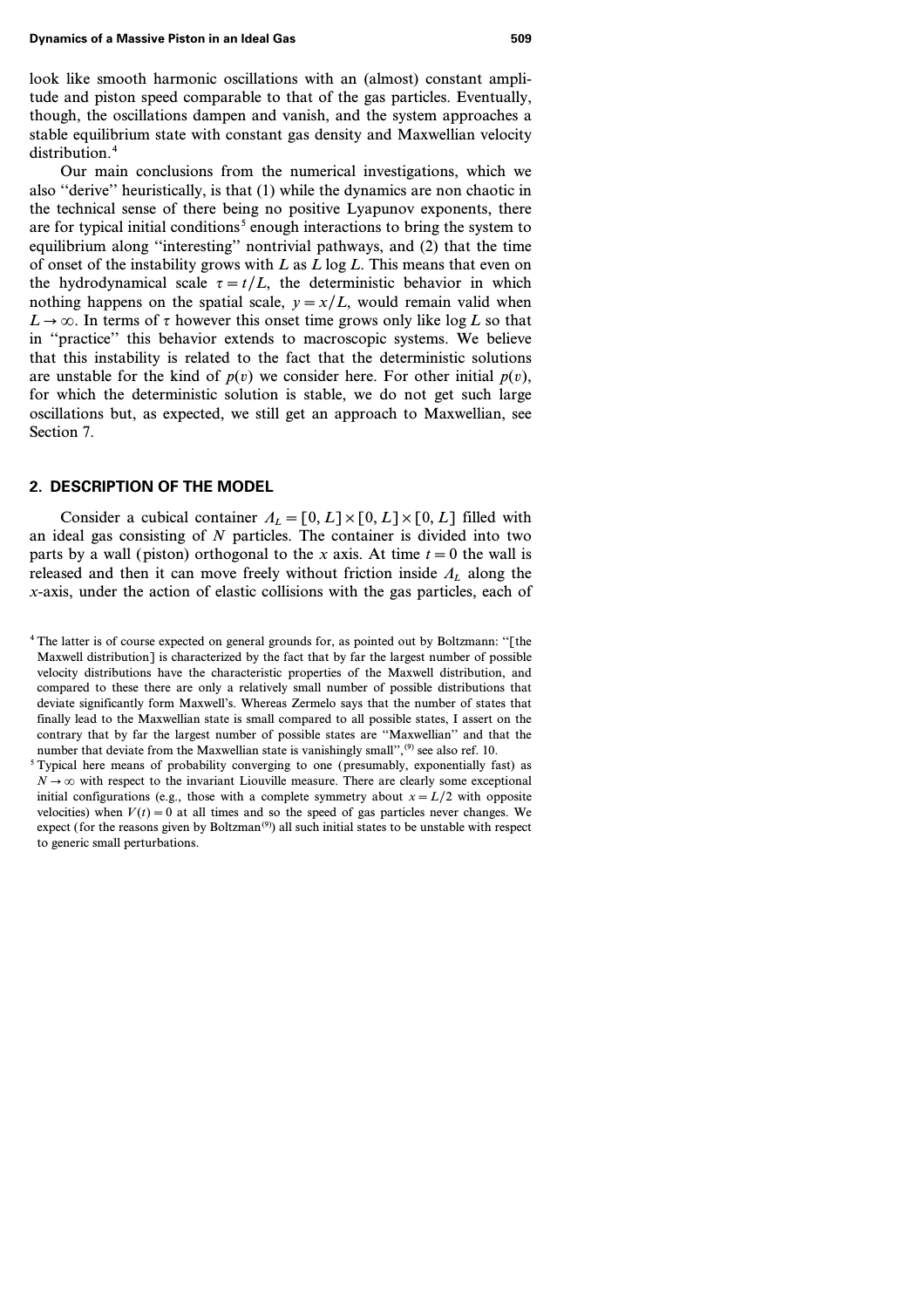which has the same fixed mass *m*. Since the piston's area is  $L^2$ , we assume its mass  $M_L$  to be proportional to  $L^2$  and given by  $M_L = bmL^2$  with a fixed constant  $b > 0$  (we set  $m = 1$  and  $b = 2$  in our numerical simulations).

Since the components of the particle velocities perpendicular to the *x*-axis play no role in the dynamics of the piston, we may assume that each particle has only one component of velocity, *v*, directed along the *x*-axis. Hence, each gas particle can be specified by a pair  $(x_i, v_i)$ , where  $i =$ *1,..., N*. We shall take the total number of particles *N* and the total kinetic energy of the system proportional to  $L^3$ ; and we are interested in the behavior of the system for  $L \gg 1$ .

The initial configuration of gas particles and their velocities  $\{(x_i, v_i)\}_{i=1}^N$ is selected at random with statistics given by a (two-dimensional) Poisson process on the *x*, *v* plane with a given density,  $p(x, v) = L^2 p(v)$ . More precisely, for any domain  $D \subset [0, L] \times \mathbb{R}^1$  the number of particles in *D*, i.e.,  $N_D = #\{i: (x_i, v_i) \in D\}$ , has a Poisson distribution with parameter

$$
\lambda_D = L^2 \int_D p(v) \, dx \, dv
$$

That is, for each  $k \geq 0$ ,

$$
P(N_D = k) = \frac{\lambda_D^k}{k!} e^{-\lambda_D}
$$

The numbers of particles in nonoverlapping domains are independent. The function  $p(v) = p(-v)$  takes values of order one, and the factor of  $L^2$  is simply the cross-sectional area of the container  $\Lambda$ <sub>L</sub>. The piston is initially at rest at the midpoint,  $X(0) = L/2$ ,  $V(0) = 0$  and the position and velocity at time *t* are denoted by *X*,  $0 \le X \le L$ , and *V*.

We note that the total number of gas particles  $N$  in the container is random. So are the numbers of particles to the left and to the right of the piston, call them  $N_-\$  and  $N_+$ , respectively  $(N = N_- + N_+)$ . The initial total kinetic energy of the system,  $\frac{1}{2} \sum mv_i^2$ , is also a random variable. Once chosen, the values of  $N_$ <sub>−</sub>,  $N_+$  and the total kinetic energy  $E$  of gas plus piston are (presumably, the only) integrals of motion.

The gas particles and the piston move freely (with constant velocity) between elastic collisions of particles with the piston and the walls. When a particle collides with a wall at  $x=0$  or  $x=L$ , its velocity simply reverses. If a particle with velocity *v* hits the piston whose velocity is  $\overline{V}$ , then their velocities after the collision, call them  $v'$  and  $V'$ , respectively, are given by

$$
V' = (1 - \varepsilon) V + \varepsilon v \tag{2.1}
$$

$$
v' = -(1 - \varepsilon) v + (2 - \varepsilon) V \tag{2.2}
$$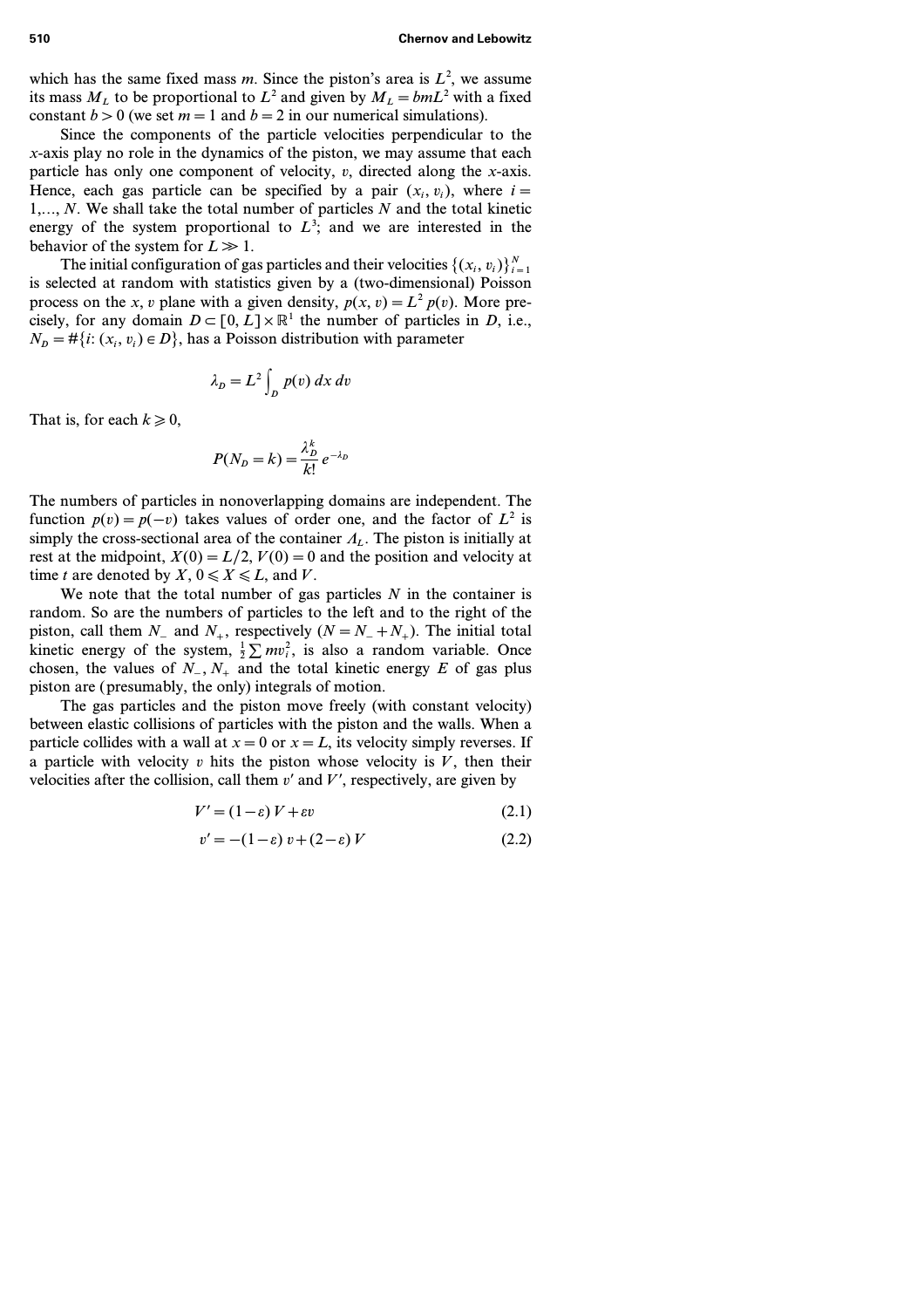where

$$
\varepsilon = \frac{2m}{M+m} = \left(\frac{2}{bL^2+1}\right) \tag{2.3}
$$

In order to avoid recollisions of gas particles with the piston, for at least some initial period of time, we impose a velocity cutoff<sup>6</sup>

$$
p(v) \equiv 0 \qquad \text{if} \quad |v| \geq v_{\text{max}} \qquad \text{or} \quad |v| \leq v_{\text{min}} \tag{2.4}
$$

with some  $0 < v_{min} < v_{max} < \infty$ , cf. refs. 8 and 7. Under these conditions, there will be an initial time interval of length *O(L)* during which each particle colliding with the piston will have to travel to the wall, bounce off it, and then travel back to the piston before it can hit it again. Therefore, during that interval, there will be no recollisions of any gas particle with the piston. We call such an interval of time the zero-recollision interval. Likewise, if the piston remains slow enough after recollisions occur, there will be another interval of time of order *L* during which each gas particle experiences at most one recollision with the piston. We call it the one-recollision interval.

The *hydrodynamic limit* is now obtained by rescaling space,  $y = x/L$ ,  $0 < y < 1$ , and time,  $\tau = t/L$ . In the new space-time coordinates  $y, \tau$  the zero-recollision interval and the one-recollision interval will be of order one, and we will denote them by  $(0, \tau_0)$  and  $(\tau_0, \tau_1)$  respectively. As already mentioned, we prove in ref. 8, for a more general class of initial densities  $p(x, v)$  that during the interval  $(0, \tau_1)$  the functions  $Y_L(\tau)$  and  $W_L(\tau)$ 

$$
Y_L(\tau) = X(\tau L)/L, \qquad W_L(\tau) = dY_L/d\tau = V(\tau L)
$$

converge uniformly in probability, as  $L \rightarrow \infty$ , to some deterministic functions  $\bar{Y}(\tau)$  and  $\bar{W}(\tau)$ ;  $\bar{W}$  satisfies a certain algebraic equation and  $d\bar{Y}/d\tau$  $=\bar{W}$ . In the case considered here, when the density function  $p(x, v)$  is independent of *x* and symmetric in *v*, i.e.,  $p(v) = p(-v)$  for all *x*, *v*, then the hydrodynamic evolution is trivial:  $\overline{Y}(\tau) \equiv 0.5$  and  $\overline{W}(\tau) \equiv 0$  for all  $\tau > 0$ . Hence,  $Y_L(\tau) \to 0.5$  and  $W_L(\tau) \to 0$  as  $L \to \infty$ , uniformly for all  $\tau \in (0, \tau_1)$ .

In this paper we investigate numerically what happens to  $Y<sub>L</sub>(\tau)$  and  $W<sub>L</sub>(\tau)$  beyond the interval  $(0, \tau<sub>1</sub>)$ . More precisely, for how long does the stochastic trajectory  ${Y_L(\tau), W_L(\tau)}$  remain close to the deterministic one  $\{\bar{W}(\tau), \bar{Y}(\tau)\}$ ? And what does it look like in the long run?

<sup>&</sup>lt;sup>6</sup> As explained in Section 7, the choice of  $p(v)$  plays an important role in the later time evolution of the system.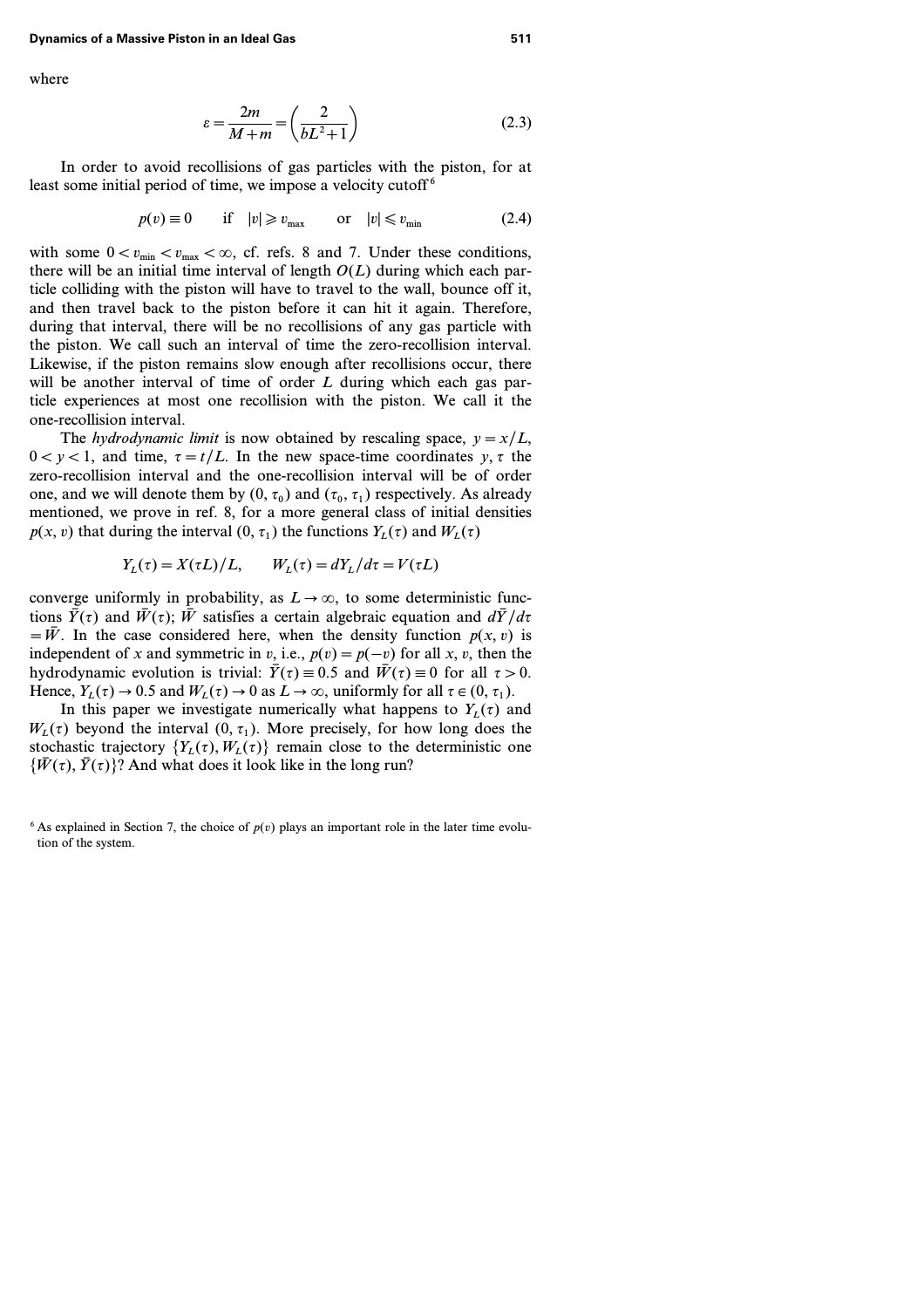## **3. NUMERICAL RESULTS**

In the computer simulations described here and in Sections 4–6, we set

$$
p(x, v) = p(v) = \begin{cases} 1 & \text{if } 0.5 \le |v| \le 1 \\ 0 & \text{elsewhere} \end{cases}
$$
(3.1)

so  $v_{\text{min}} = 0.5$  and  $v_{\text{max}} = 1$ . The *x* and *v* coordinates of all the particles are then independent random variables uniformly distributed in their ranges  $0 < x < L$  and  $v_{\text{min}} \le |v| \le v_{\text{max}}$ . Our computer program first selects *N* according to the Poisson law with mean  $L^3$ , and then generates all  $(x_i, v_i)$ ,  $1 \leq i \leq N$ , independently according to their uniform distributions. We used the random number generator described in ref. 11. The parameter *L* changed in our simulations from  $L=30$  to  $L=300$ . For  $L=300$  the system contains  $\approx L^3 = 27,000,000$  particles.

Once the initial data is generated randomly, the program computes the dynamics by using the elastic collision rules (2.1), (2.2). All calculations were performed in double precision, with coordinates and velocities of all particles stored and computed individually. We note that memory requirements alone can be enormous—the program needs over 430 Mb RAM in order to run the model with  $L = 300$ . Also, the task of determining which particle is to collide with the piston next is nontrivial. To avoid a long search through the entire set of *N* particles after each collision, we assembled a smaller group of particles located in a vicinity of the piston, where the search is performed, and updated this group periodically, as time goes on. The calculations were done in C*++* and HPF (High Performance Fortran) on a Dell Power Edge machine with Dual 733MHz processors at the University of Alabama in Birmingham. Our code is available on the web page referred to in the next section.

Figure 1 presents a typical trajectory of the piston. Here  $L = 100$ . The position and time are measured in hydrodynamic variables  $Y = X/L$ ,  $0 < Y < 1$ , and  $\tau = t/L$ .



Fig. 1. The piston coordinate *Y* as a function of time  $\tau$ . Here  $L = 100$ ,  $N = 500341$ , *N+=499888*.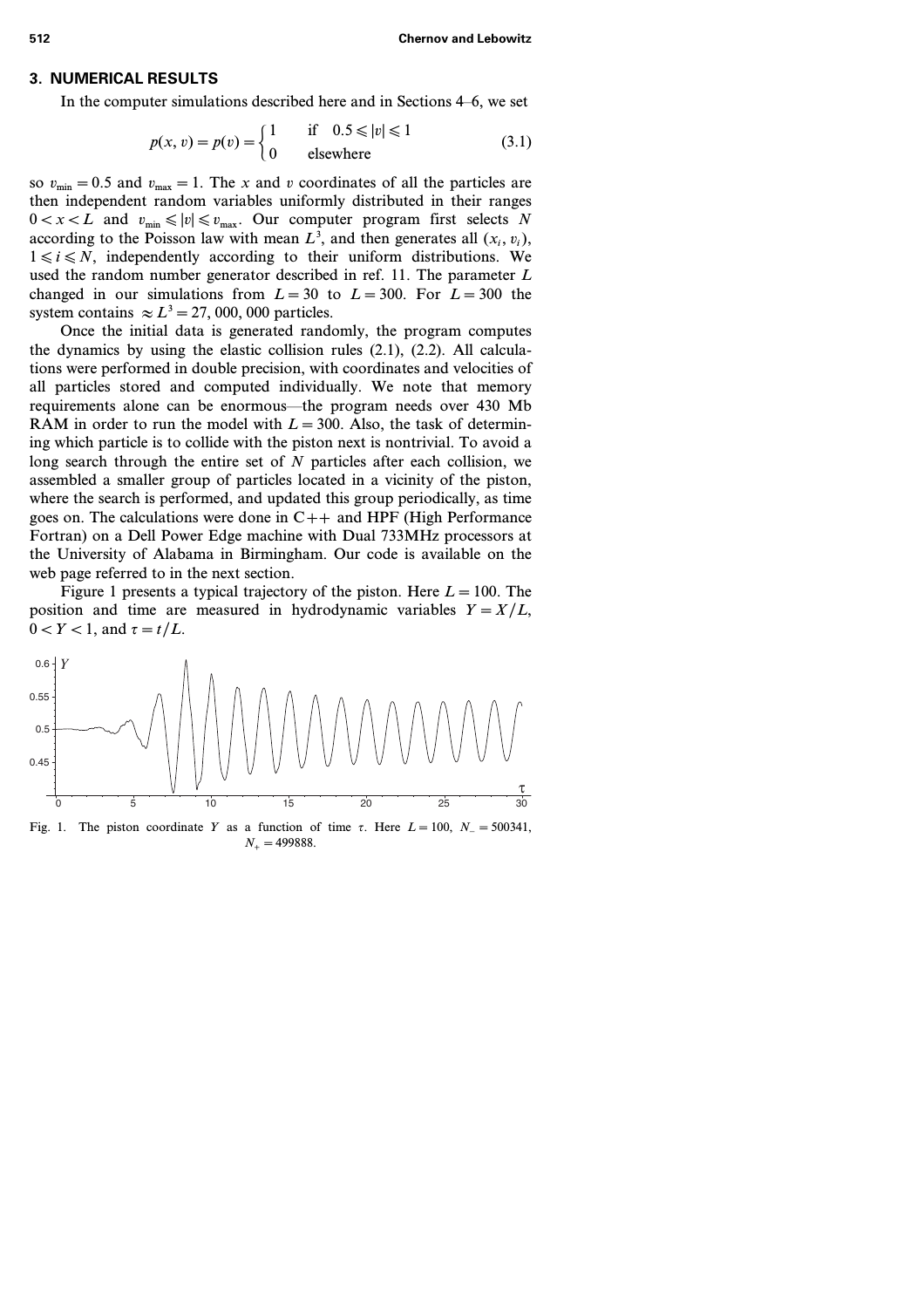

Fig. 2. The piston velocity *W* as a function of time  $\tau$ . The same run as in Fig. 1.

Initially, the piston barely moves about its equilibrium position: recall that the hydrodynamic trajectory of the piston is  $\bar{Y}(\tau) = 0.5$  for all  $\tau > 0$ and that this holds exactly for  $\tau < 2$  as  $L \rightarrow \infty$ .<sup>(8)</sup> Then, at times  $\tau$  between 3 and *5*, the random vibrations of the piston grow and become quite visible on the *y*-scale, but for a short while they look random. After that the piston starts travelling back and forth along the *y* axis, making excursions farther and farther away from the equilibrium point  $y=0.5$ . Very soon, at  $\tau =$  $\tau_{\text{max}} \approx 8$ , the swinging motion of the piston reaches its maximum,  $(\Delta Y)_{\text{max}} =$ max  $|Y(\tau) - 0.5| \approx 0.1$ . Then the oscillations of the piston dampen in size and seem to stabilize at an amplitude  $A \approx 0.04$ . At the same time the trajectory of the piston smoothes out and enters an oscillatory mode with a period  $\tau_{\text{per}} \approx 1.63$ .

The velocity of the piston  $W(\tau)$  follows a similar pattern. Its random fluctuations grow after  $\tau \approx 2.5$ , then it starts swinging up and down, reaches the maximum value of  $W_{\text{max}} = \max |W(\tau)| \approx 0.4$  at time  $\tau \approx 9.5$ . After that the oscillations of  $W(\tau)$  dampen and seem to stabilize.

Note that the graph of the function  $Y(\tau)$  looks much smoother than that of  $W(\tau)$ , as would be expected from the fact that  $Y(\tau)$  is the integral of  $W(\tau)$ . Interestingly, both functions *Y* and *W* smooth out as time goes on.



Fig. 3. The piston coordinate *Y* during the intervals *(30, 35)*, *(100, 105)*, *(250, 255)*, and *(900, 905)*. The same run as in Figs. 1 and 2.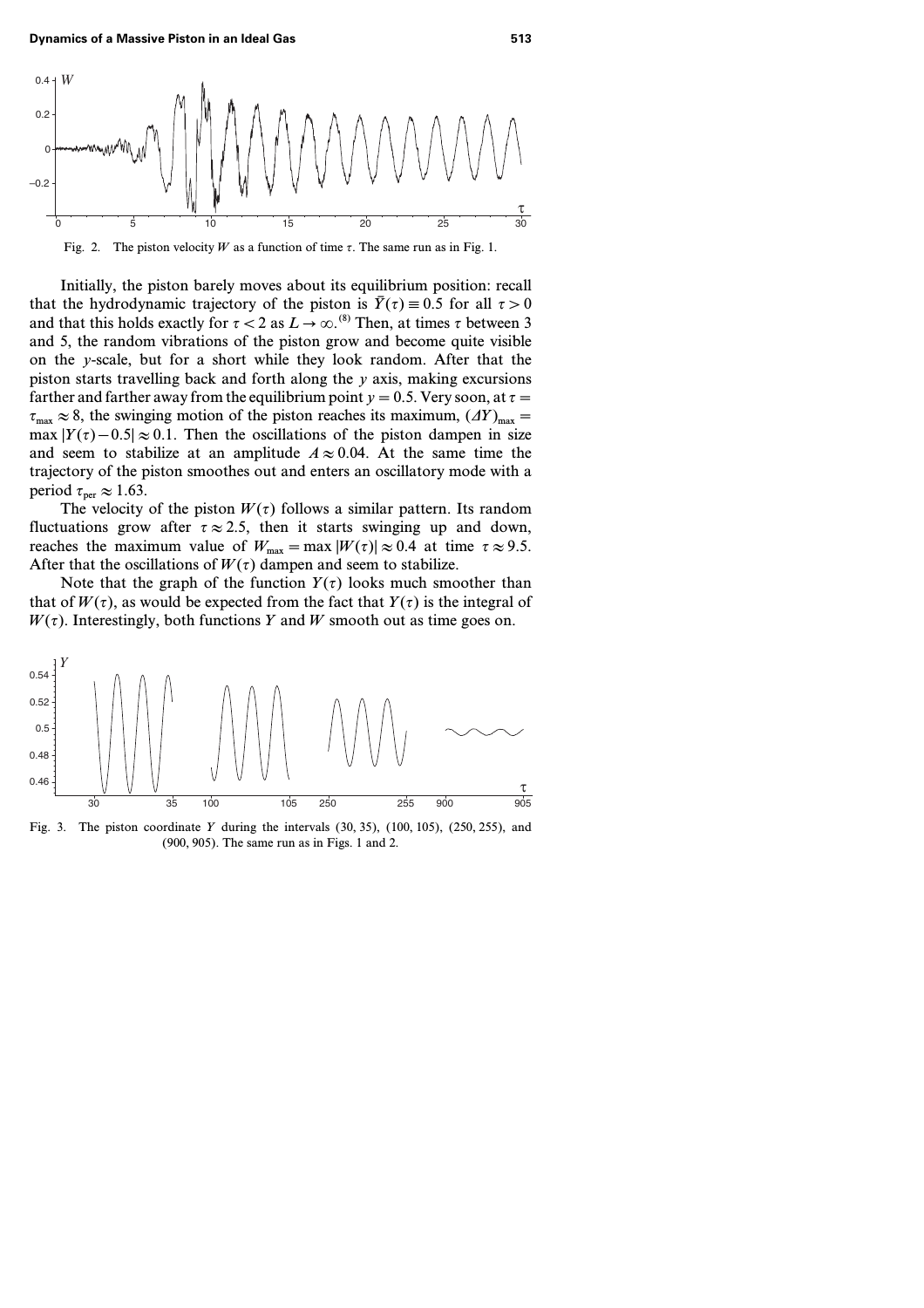This cycle of the gas motion in the container between the walls and the piston continues for a long time with the same period  $\tau_{\text{ner}} \simeq 1.63$ , independent of *L*, but the amplitudes of both  $Y(\tau)$  and  $W(\tau)$  are slowly decreasing, see Fig. 3.

The oscillations of the piston with decaying amplitude can be described, in the interval  $30 < \tau < 1000$ , approximately by

$$
Y_1(\tau) \simeq A e^{-\lambda(\tau - 20)} \sin \omega(\tau - \alpha) \tag{3.2}
$$

with  $A = 0.046$  and some constant  $\lambda > 0$ . Correspondingly,  $W_1(\tau) = dY_1/d\tau$ in the same interval  $30 < \tau < 1000$  is

$$
W_1(\tau) \simeq -\lambda Y_1 + Ae^{-\lambda(\tau - 20)}\omega \cos \omega(\tau - \alpha)
$$
  
=  $Ae^{-\lambda(\tau - 20)}[-\lambda \sin \omega(\tau - \alpha) + \omega \cos \omega(\tau - \alpha)]$   
=  $A_1e^{-\lambda(\tau - 20)} \sin \omega(\tau - \beta)$  (3.3)

with  $A_1 = A \sqrt{\omega^2 + \lambda^2}$  and some  $\beta$  related to  $\alpha$ .

To check how well our formula (3.2) agrees with the data, we computed the amplitude  $A(\tau)$  as a function of time  $\tau$ , by fitting a sine function *Y*<sub>0</sub>( $\tau$ ) = A sin  $\omega(\tau - \alpha)$  "locally", on the interval ( $\tau$  − 5,  $\tau$  + 5) for each  $\tau$ . Figure 4 shows  $A(\tau)$  on the logarithmic scale, which looks almost linear on the interval  $30 < \tau < 800$ . (After that,  $Y(\tau)$  becomes quite unstable, with already small amplitude  $A(\tau)$  decreasing abruptly, possibly due to the interference from random fluctuations, so we left that part out.)

We used the least squares fit to estimate  $\lambda = 0.00264$  for the run shown on Figs. 1–4. Since  $\lambda$  is small, the oscillations indeed die out very slowly. The ''half-life'' time (the time it takes to reduce the amplitude by a factor of two) is  $\tau_{1/2} = \lambda^{-1} \ln 2 \approx 263$ . Note that over the time interval



Fig. 4. The amplitude  $A(\tau)$  on the logarithmic scale: experimental curve (bold) and a linear fit (thin). The same run as the one shown in Figs. 1, 2 and 3.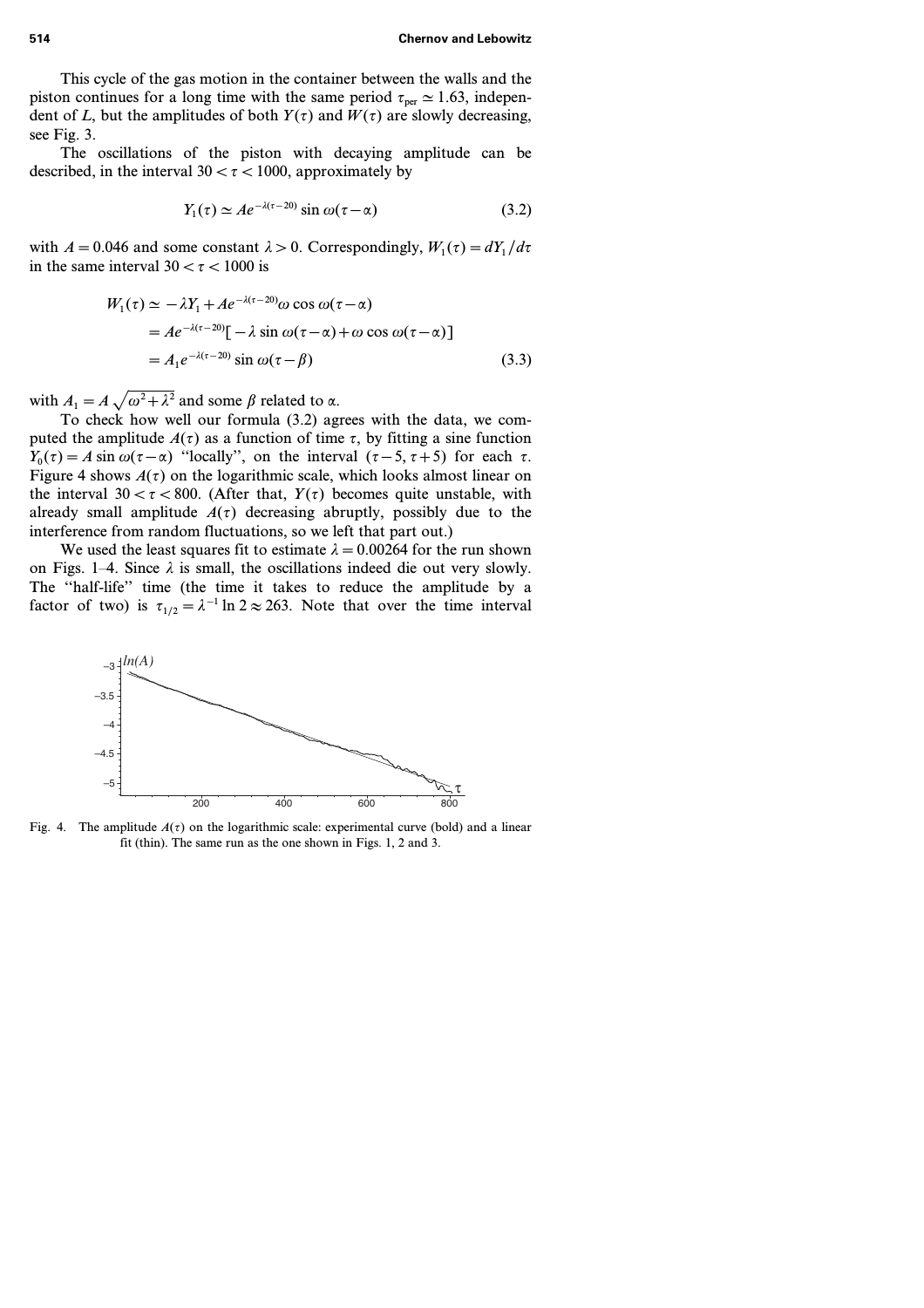| L   | $(\varDelta Y)_{\text{max}}$ | $W_{\rm max}$ | A     | $\tau_{\rm per}$ |
|-----|------------------------------|---------------|-------|------------------|
| 30  | 0.114                        | 0.40          | 0.042 | 1.70             |
| 50  | 0.121                        | 0.39          | 0.045 | 1.65             |
| 80  | 0.105                        | 0.37          | 0.042 | 1.65             |
| 100 | 0.100                        | 0.34          | 0.041 | 1.64             |
| 120 | 0.122                        | 0.39          | 0.041 | 1.62             |
| 150 | 0.111                        | 0.37          | 0.045 | 1.62             |
| 200 | 0.102                        | 0.37          | 0.037 | 1.62             |
| 250 | 0.100                        | 0.41          | 0.042 | 1.64             |
| 300 | 0.122                        | 0.42          | 0.045 | 1.65             |
|     |                              |               |       |                  |

**Table I. Principal Characteristics of the Piston Dynamics**

 $30 < \tau < 800$  we only observed the reduction of the amplitude by a factor of about 10, and the periodic oscillations were still visible on the plot at  $\tau$  > 900. Also,  $\lambda$  and hence  $\tau_{1/2}$  depend on the system size *L*, see below.

# **4. DEPENDENCE OF THE TIME EVOLUTION ON SYSTEM SIZE**

Many of the characteristics of the piston trajectory described above  $((\Delta Y)_{\text{max}}, W_{\text{max}}, A, \tau_{\text{per}})$  appear to be independent of *L*. The following table<sup>7</sup> presents computed values of all these parameters for different *L*'s.

In each case, we averaged over several experimentally generated trajectories (for  $L = 250$  and 300, just one trajectory was used).

There are however other quantities such as  $\tau_{\text{max}}$ ,  $\tau_{1/2}$ , and the related  $\lambda$ , which depend in a systematic way on *L*. In particular, we estimated numerically that  $\tau_{1/2} \sim L^{1.3}$ , hence  $\lambda \sim L^{-1.3}$ , see Fig. 5. We will denote  $\lambda = \lambda_L$  and discuss it further in Section 6. We also noticed that in some runs with larger *L*'s (such as  $L = 150$  and  $L = 200$ ) the exponent  $\lambda$  changes with time, it is higher when  $\tau$  < 100 and lower when  $\tau$  > 100.

But most importantly, the time of the largest oscillations  $\tau_{\text{max}}$  and the related time of the onset of the instability  $\tau_c$ , see below, seem to slowly grow with *L*, very likely as log *L*. To understand this fact, we looked into the mechanism of the build-up of random fluctuations of the piston position and velocity, which eventually result in their large nearly harmonic oscillations. To this end we plotted the histogram of the (empirical) density of gas particles in the *y*, *v* plane at various times  $0 < \tau < 30$ , see samples in

 $<sup>7</sup>$  The numerical data here are given primarily for demonstrating the typical scale of oscilla-</sup> tions. They are not meant to be estimates of physical parameters, so we do not provide error bars. For  $L \le 200$ , where more than one experimental trajectory was generated, we have estimated that the accuracy of our numerical values in Table I is at least within 10%.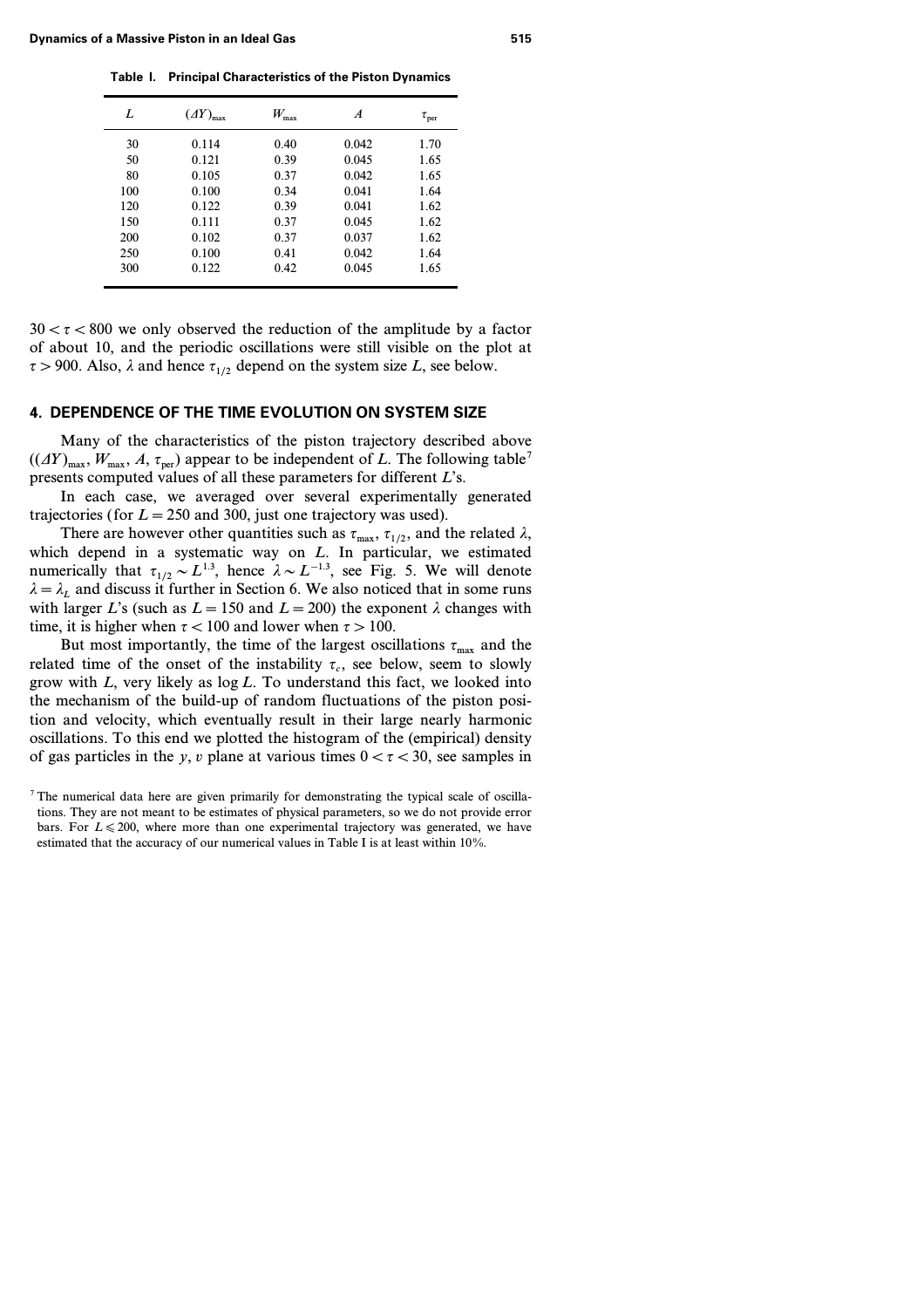

Fig. 5. The value ln  $\lambda$  as a function of ln *L*: experimental points and a linear fit.

Fig. 6. The initial density (at time zero) is almost uniform over the domain  $0 < x < L$  and  $v_{\text{min}} \le |v| \le v_{\text{max}}$  (variations in the initial configuration always exist, because it is generated randomly). Then, for  $0 < \tau < 1$ , the piston experiences random collisions with particles and acquires a speed of order  $M_L^{-1/2} = O(1/L)$ , see refs. 4, 12, and 13. These small fluctuations of the piston velocity result in changes of the velocities of the particles which



Fig. 6. Six snapshots of the empirical gas density (in the *x*, *v* plane) at times  $\tau = 0, 2.3, 4.2$ , 5.9, 7.4 and 18.6.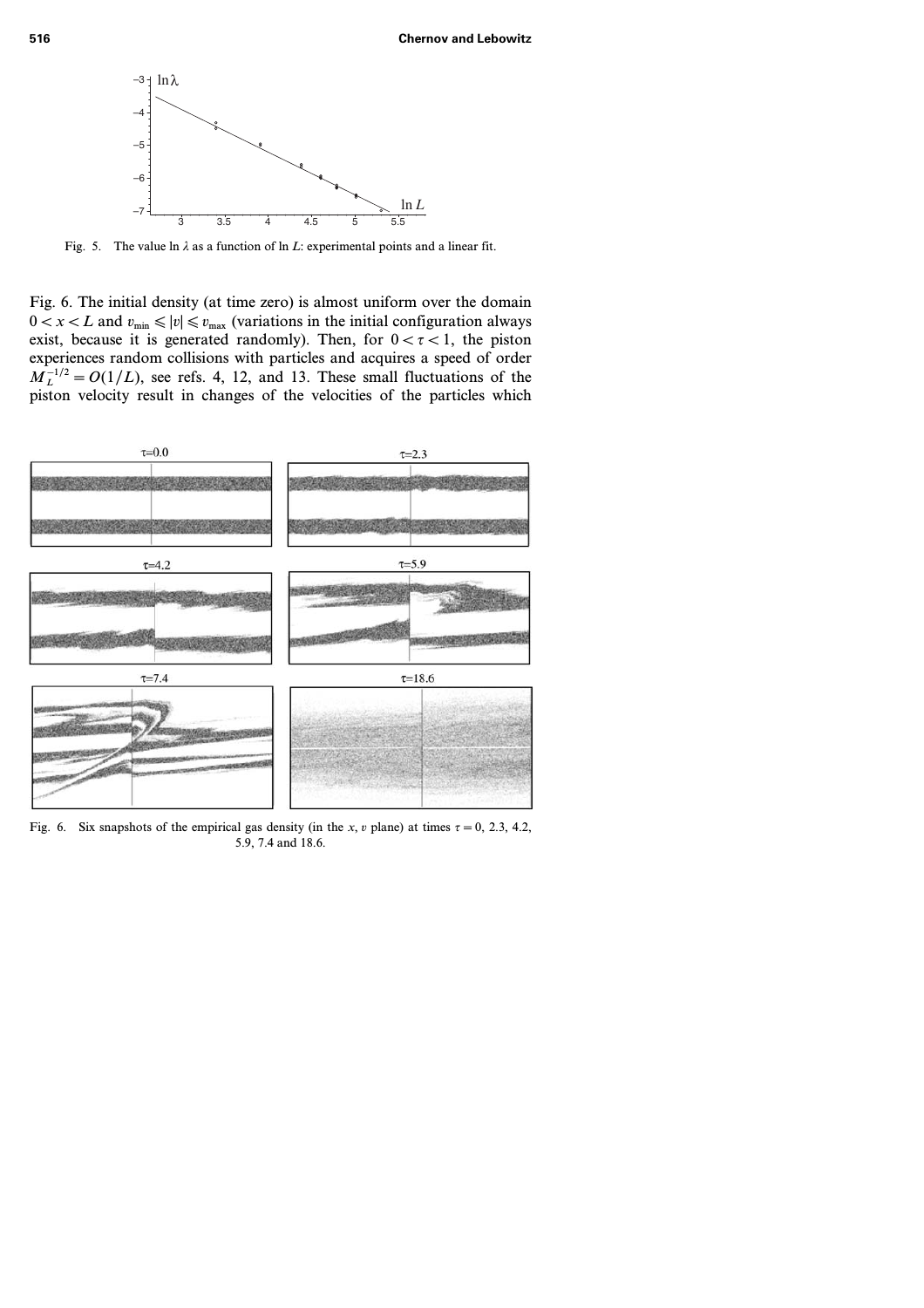leave the piston after collision. Thus the outgoing particles on the right hand side of the piston have velocities in the interval  $(v_{\min} + 2W(\tau))$ ,  $v_{\text{max}} + 2W(\tau)$ ) while those on the left hand side of the piston have velocities in the interval  $(-v_{min} + 2W(\tau), -v_{max} + 2W(\tau))$ . Hence, the region in the *y*, *v* plane where the density of the particles is positive is no longer a rectangle with straight sides, now its boundaries are curves whose shape nearly repeats the graph of the randomly evolving piston velocity  $W(\tau)$ . While the variations of  $O(1/L)$  of these boundary curves may seem small, it is crucial that on opposite sides of the piston they go in opposite directions. Indeed, when  $W(\tau) > 0$ , then the outgoing particles on the right hand side accelerate and those on the left hand side slow down. When  $W(\tau) < 0$  the opposite happens.

Next, the particles that have collided with the piston travel to the wall and come back to the piston. Now their densities are less regular than they were initially—the regions in the *x, v* plane where the density is positive, are curvilinear domains. When they hit the piston, they shake it back and forth more forcefully than before, because the velocities of the incoming particles on the opposite sides of the piston are now negatively correlated. When particles on the right hand side are fast, those on the left hand side are slow, and vice versa. This produces a resonance-type effect destabilizing the piston dramatically and the velocity of the piston  $W(\tau)$  experiences larger fluctuations than before. The velocities of the newly outgoing particles will again go up and down in opposite direction, on a greater scale than before.

As time goes on, the above phenomenon repeats over and over, with larger and larger fluctuations of the gas and piston velocities, until the distribution of gas particles completely breaks down. At times  $\tau \sim 10$ , two large clusters of particles are formed, one on each side of the piston. When one cluster bombards the piston, the other moves away from it and hits the wall, then they exchange their roles. The clusters have sizes of about 0.3–0.5 in the  $\nu$  direction and the particle velocities range from about 0.2 to just over 1. The average velocity is about 0.5–0.6 and so the clusters hammer the piston periodically with period 1.6–2.0, which is close to the experimentally determined period of piston oscillations, see above.

Figure 6 shows six snapshots of the empirical density of gas particles taken at different times. At  $\tau = 0$  the gas fills (almost uniformly) two rectangles  $\{(y, v): 0.5 < |v| < 1, 0 < y < 1\}$ . At  $\tau = 2.3$  one can see some ripples on the boundaries of these rectangles. At time  $\tau = 4.2$  the irregularities grow and at  $\tau = 5.9$  the rectangular shape is broken down. Two large clusters of particles are formed, both appear in the upper half-plane  $v > 0$ , i.e., at that time both clusters move to the right (one toward the piston, the other away from it). Later the density undergoes strange formations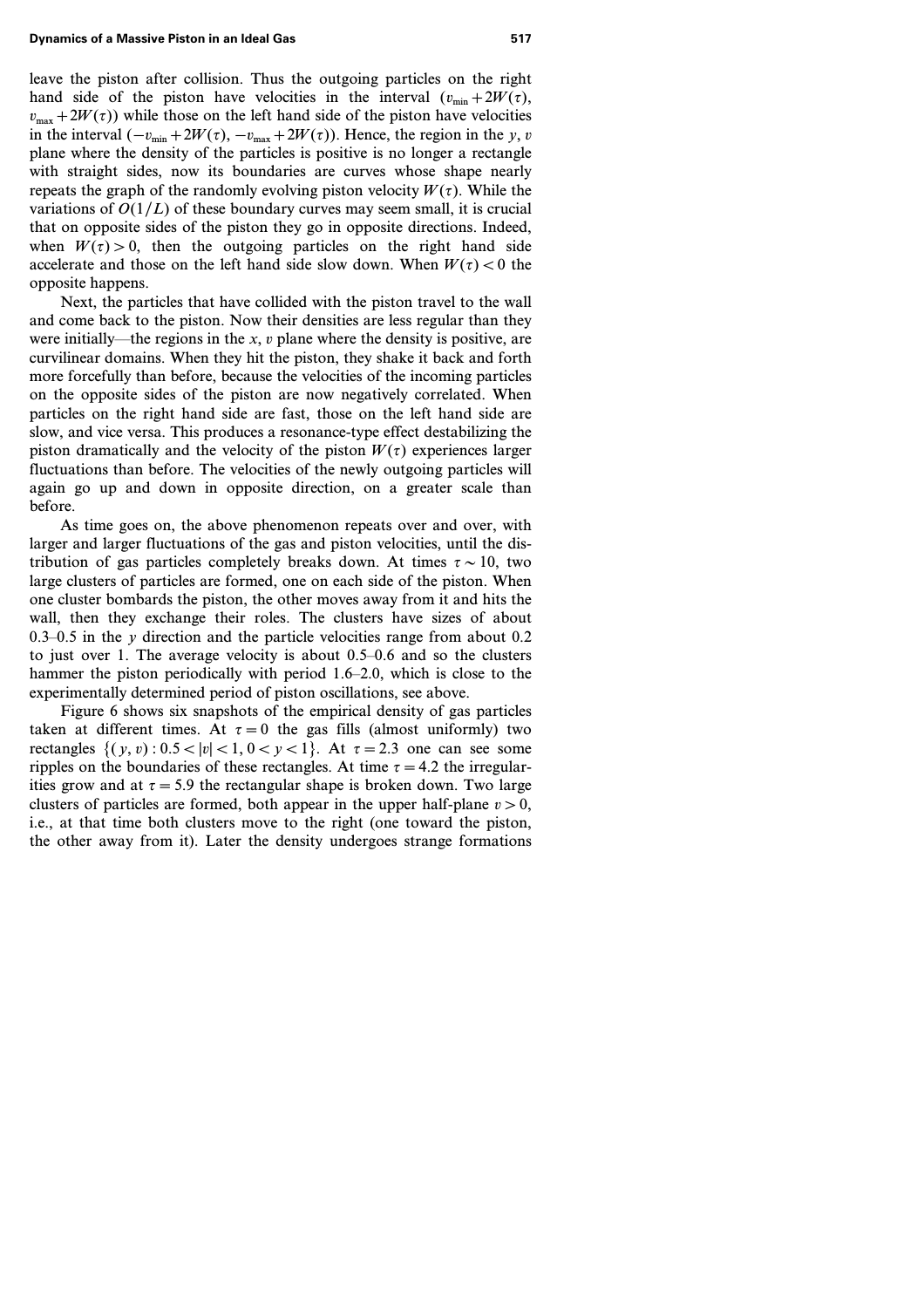$(\tau = 7.4)$  but eventually smoothes out and enters a slow process of convergence to Maxwellian ( $\tau = 18.6$ ) described below. Note a narrow white line around  $v=0$ , meaning the total lack of very slow particles at time  $\tau = 18.6$ .

A longer sequence of snapshots at times  $0 < \tau < 30$  is posted on the web page

## www.math.uab.edu/chernov/piston/pictures/piston.html

It gives a spectacular view of the entire system evolution.

The above analysis may suggest that the fluctuations of the piston velocity roughly increase by a constant factor during each time interval of length one. Indeed, initial random fluctuations  $W_a \sim O(1/L)$  result in additional changes of velocities of outgoing particles by  $2W_a$ . When those particles come back to the piston (in time  $\Delta \tau \approx 1$ ), they kick its velocity to the level of  $2W_a$ . Then the newly outgoing particles acquire an additional velocity  $4W_a$ , etc. Over each time interval of length one the fluctuations double in size. This is an obvious oversimplification of the real dynamics, but it leads to a reasonable conjecture

$$
W_a(\tau) \approx \frac{CR^{\tau}}{L} \tag{4.1}
$$

where  $W_a(\tau)$  are typical fluctuations of the piston velocity at time  $\tau$  and  $C, R > 0$  are constants.

We tested the above formula numerically as follows. Let  $W_c > 0$  be some preset critical value of the piston speed and  $\tau_c = \inf\{\tau > 0 : |W(\tau)|\}$  $\geqslant W_c$ <sup>2</sup> the (random) time when  $W_c$  is first reached. This time plays the role of the ''onset'' of large fluctuations of the piston velocity. One would expect, based on (4.1) that

$$
\tau_c \approx \ln(W_c L/C)/\ln R \tag{4.2}
$$

i.e.,  $\tau_c$  grows as ln *L* when *L* increases.



Fig. 7. The value  $\tau_c$  as a function of  $\ln(W_c L)$ : experimental points and a linear fit.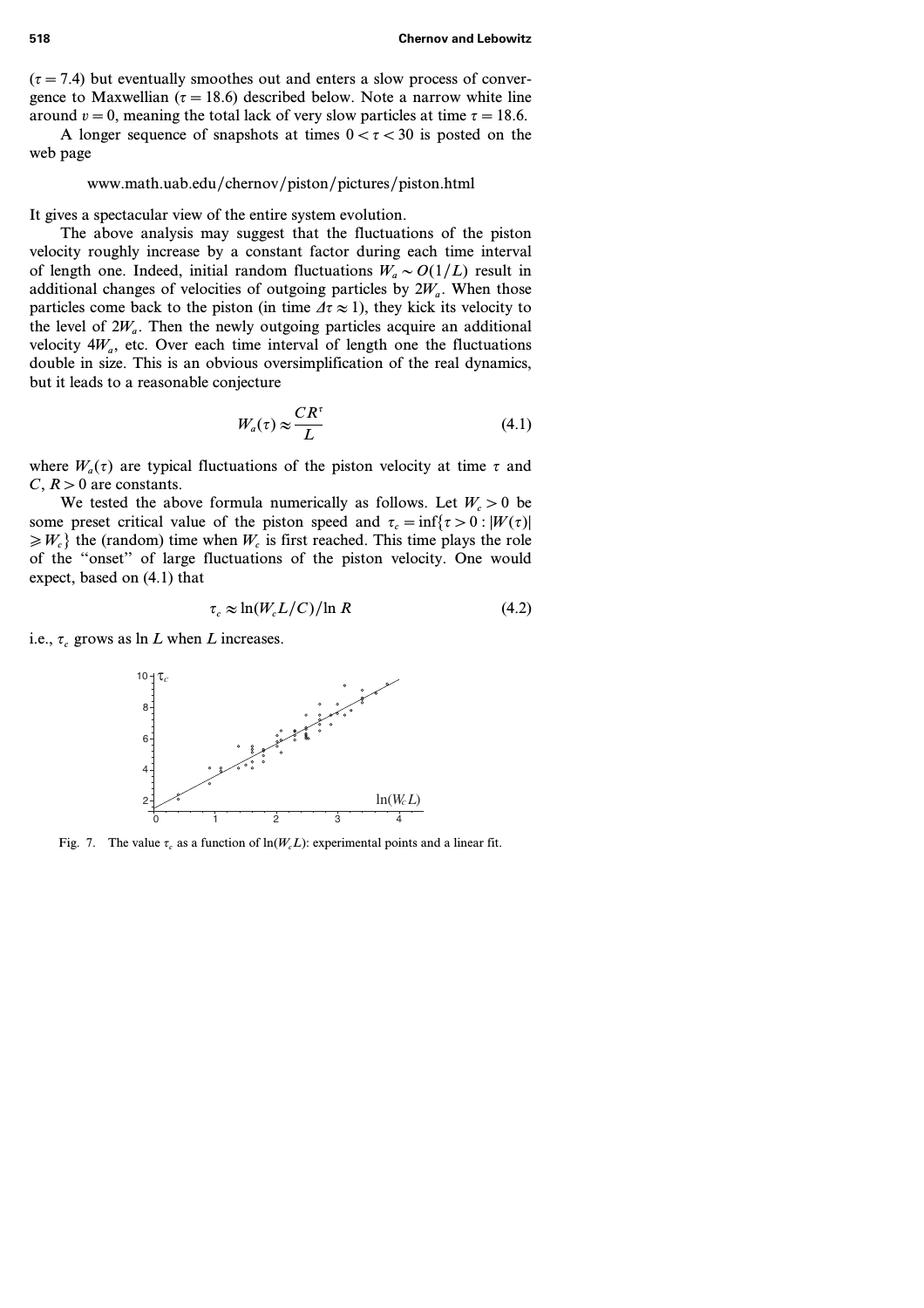We found  $\tau_c$  experimentally for  $W_c = 0.1$  and  $W_c = 0.15$  and checked that (4.2) agreed well with the data, see Fig. 7. By the least squares fit we estimated  $C=0.45$  and  $R=1.6$ .

# **5. APPROACH TO EQUILIBRIUM**

We examined the convergence of the velocity distribution of gas particles to a Maxwellian. At any given time  $\tau > 0$ , let

$$
F_{\tau}(u)=\#\{i\colon v_i
$$

be the empirical (cumulative) distribution function of particle velocities. At equilibrium, it should be close to the normal distribution function  $\Phi(x)$ . As a measure of their closeness, we used the supremum of the difference

$$
D_{\tau} = \sup_{-\infty < u < \infty} |F_{\tau}(u) - \Phi(u)|
$$

Initially,  $D_0 \approx 0.245$  for our choice of  $p(v)$ . One can expect that  $D<sub>r</sub>$  converges to 0 as  $\tau$  grows when *N* is large. In fact, if the velocities  $v_i$  were independent and had Maxwellian distribution (which it would be in true statistical equilibrium), then  $D<sub>r</sub>$  would be of order  $O(1/\sqrt{N})$ , and the product  $D_y \sqrt{N}$  would have a certain limit distribution, see the theory of the Kolmogorov–Smirnov statistical test.<sup> $(14)$ </sup> In particular, it is known that for a Maxwellian the probability  $P(D_\tau \sqrt{N} > 1) \approx 0.2$ . Based on this, we define the time of convergence to equilibrium by

$$
\tau_{\text{eq}} = \inf \{ \tau > 0 : D_{\tau} \sqrt{N} < 1 \}
$$
\n(5.1)

Here the constant 1 as a critical value is chosen arbitrarily. We estimated  $\tau_{eq}$  for various *L*'s and found that  $\tau_{eq} \approx aL^b$  with some constants *a, b > 0*. By a least squares fit we found  $a=0.18$  and  $b=2.47$ , see Fig. 8. (Note that the accuracy of our experimental data seems to increase with *L*, as the points are getting closer to each other and to the fitting line for larger *L*'s on Fig. 8.)

The plot of the product  $S = D<sub>r</sub> \sqrt{N}$  versus  $\tau$  is given on Fig. 9 (for a particular run with  $L=40$ ). It shows that, after an initial sharp drop for  $0 < \tau < 20$ , the statistic *S* decreases exponentially in  $\tau$ . Another commonly used statistic to measure closeness to Maxwellian is

$$
S'=3-\frac{M_4}{M_2^2}
$$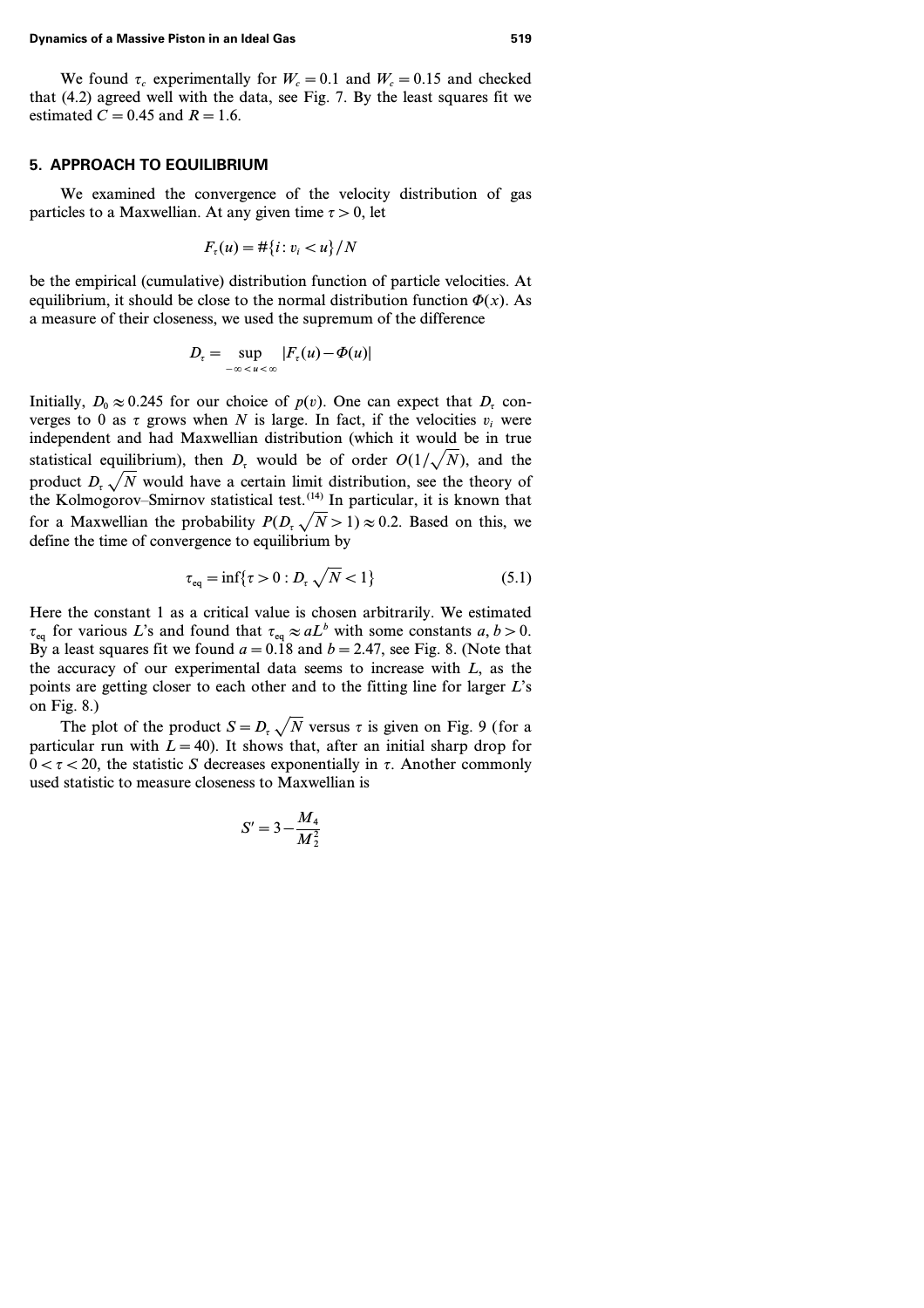

Fig. 8. The value  $\ln \tau_{eq}$  as a function of  $\ln L$ : experimental points and a linear fit.

where  $M_2$  and  $M_4$  are the second and the fourth sample moments of the empirical velocity distribution, respectively. Figure 9 shows that *S'* converges to zero in a similar manner (for the same run with  $L = 40$ ).

# Theoretical Considerations

As we noted in Section 2, the total energy *E* and the numbers of particles in the left and right compartments  $(N_-\text{ and }N_+)$  are integrals of motion. With these quantities fixed, the model can be reduced to a billiard system in a high-dimensional polyhedron by standard techniques, as we show next.

Let  $\{x_i\}$ ,  $i = 1,..., N_+$ , denote the *x*-coordinates of the particles to the right of the piston, and  $\{x_i\}$ ,  $i=-1,..., -N_-\}$ , those to the left of it (ordered arbitrarily). Put  $x_0 = X \sqrt{M}$ , where *X* is the coordinate of the piston and *M* is its mass. Then the configuration space of the system (in the coordinates  $x_i$ ,  $-N_-\le i \le N_+$ ) is a polyhedron  $Q \subset \mathbb{R}^{N+1}$  (recall that  $N=$ *N*<sup>−</sup> + *N*<sup>+</sup>) defined by inequalities



$$
0 \leq x_{-N_-},..., x_{-1} \leq x_0/\sqrt{M} \leq x_1,..., x_{N_+} \leq L
$$

Fig. 9. ln *S* (thick line) and ln *S'* (thin line) as functions of  $\tau$ .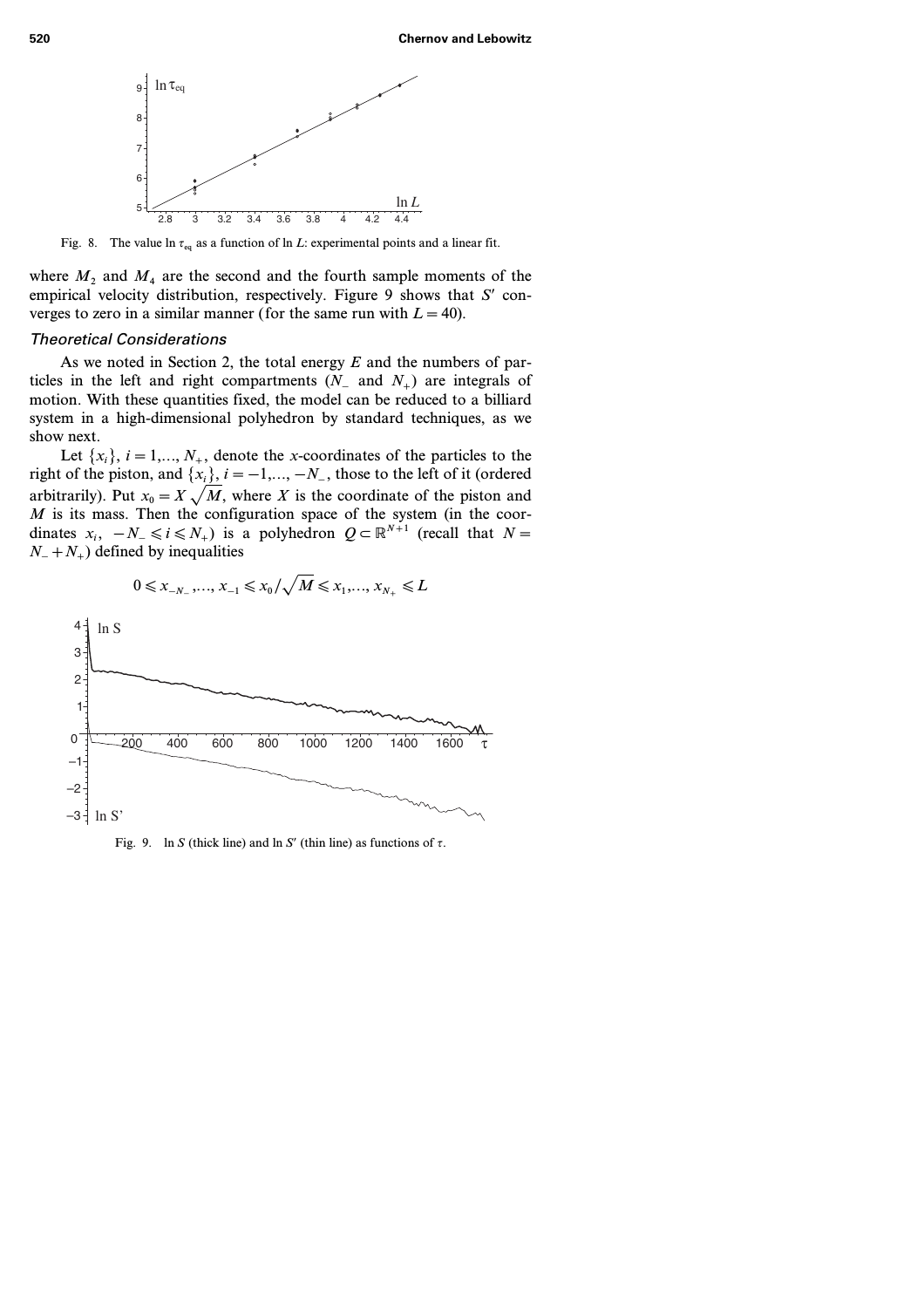It is known that the dynamics of our mechanical system  $("gas + piston")$ corresponds to the billiard dynamics in  $Q$ , see ref. 15. That is, the configuration point  $q \in Q$  moves freely and experiences specular reflections at the boundary  $\partial Q$ . The velocity vector

$$
\mathbf{p} = \dot{\mathbf{q}} = \{v_{-N_-}, ..., v_{-1}, V\sqrt{M}, v_1, ..., v_{N_+}\}
$$

has constant length, since  $||\mathbf{p}||^2 = 2E = \text{const.}$  Therefore, the phase space of the billiard system is  $\mathcal{M} = Q \times S_p^N$  where  $S_p^N$  is the *N*-dimensional sphere of radius  $\rho = \sqrt{2E}$ .

The billiard system has a natural equilibrium state given by the Liouville measure  $\mu$  on  $\mathcal{M}$ , which is the product of a uniform measure on the polyhedron *Q* and a uniform (Lebesgue) measure on the sphere  $S_\rho^N$ , i.e.,  $d\mu = dq dp$ . The properties of billiard dynamics depend heavily on the curvature of the boundary  $\partial Q$ . In our case Q is a polyhedron, hence its boundary consists of flat sides with zero curvature. A prototype of such systems is billiard in a polygon. It is well known that (see, e.g., ref. 16)

Fact. For billiards in polygons and polyhedra (and hence, for our mechanical model of a piston in the ideal gas) all Lyapunov exponents vanish, and so does the Kolmogorov–Sinai entropy.

Systems with zero Lyapunov exponents and zero entropy are not regarded as chaotic, but they still may be ergodic. In fact, billiards in generic polygons *are* ergodic.<sup>(17)</sup> Moreover, for many nonergodic polygons, the phase space is foliated by invariant subsurfaces on which the dynamics is ergodic.

Even though there are no similar results, to our knowledge, for billiards in high-dimensional polyhedra, one can expect that they, too, have similar properties. That is, they are generically ergodic or become ergodic after trivial reductions. In our case, the billiard in *Q* is, perhaps, ergodic for typical values of *M*, or else the phase space is foliated by invariant submanifolds on which the dynamics is ergodic, and that those submanifolds fill  $M$  pretty densely. In the latter case, one would hardly distinguish experimentally between such a nonergodic system and a truly ergodic one.

Hence, we can assume that our system is ergodic or very close to ergodic in the above sense. Then almost every trajectory eventually behaves according to the invariant measure  $\mu$ , independently of the initial state. In particular, for any initial gas density and velocity distribution (given by the function  $p(x, v)$ , see Section 2) the hydrodynamic regime for a finite *L* is only valid on a finite interval of time–eventually the system will relax to equilibrium. We expect in fact that in terms of the ''macroscopic'' variables, say, the one particle distribution function, the system will relax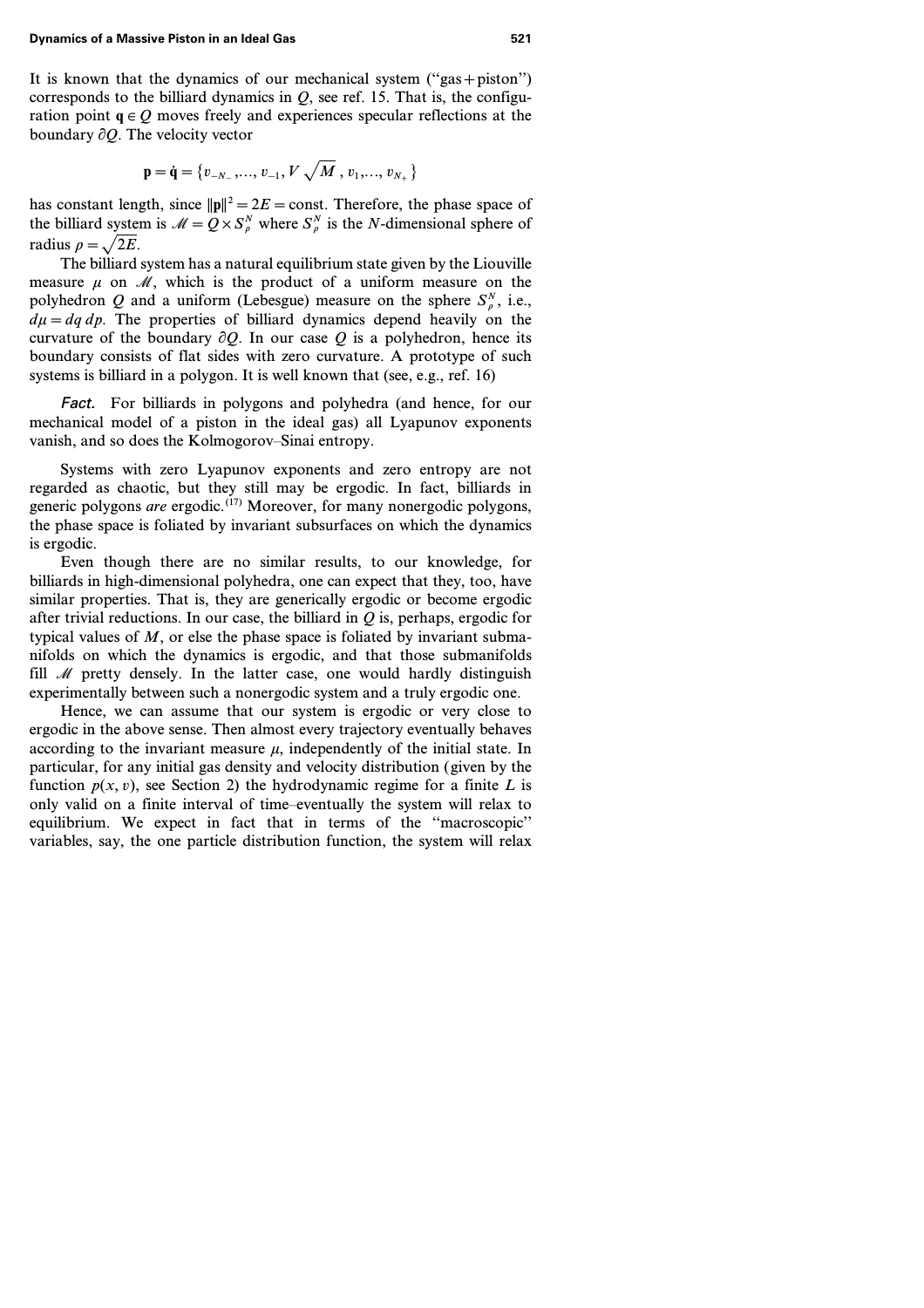**522 Chernov and Lebowitz**

to an effective equilibrium, as defined by (5.1) in terms of  $\tau_{eq}$ , which is much smaller than the exponentially long time (in *L*) required for the ergodic theorem. So the real question is how does this time depend on *L*. According to our earlier discussion  $\tau_c \sim \log L$  and  $\tau_{eq} \sim L^{5/2}$ .

At equilibrium, the distribution of coordinates  $x_i$  and velocities  $v_i$  are determined by the Liouville measure  $\mu$ , which is uniform in the phase space. Physically interesting (and only observable) are its marginal measures, i.e., projections, on lower-dimensional subspaces. The marginal measures of the velocities are normal (Gaussian) for large *N* (as  $N \to \infty$ ).

In particular, each individual velocity  $v_i$  converges in law to a Maxwellian (i.e., normal) distribution with zero mean and variance  $2E/N = \text{const.}$  The same holds for the "piston" component of the velocity,  $\dot{x}_0 = V \sqrt{M}$ , hence the piston velocity *V* will be normally distributed with zero mean and standard deviation const $\sqrt{M}$  = const/L, as  $L \rightarrow \infty$ . In our case *V* has standard deviation  $\sqrt{7/24}$  /L  $\approx 0.5/L$ . This conclusion agrees well with our numerical data.<sup>8</sup>

The equilibrium distribution of the piston coordinate *X* is also determined by the projection of the uniform measure  $dq$  on  $Q$  onto the  $x_0$  axis. Before we do that, let us get rid of *M* in the definition of both  $Q$  and  $x_0$ . A simple change of variable  $X = x_0 / \sqrt{M}$  allows us to redefine *Q* by

$$
0 \leq x_{-N_-},..., x_{-1} \leq X \leq x_1,..., x_{N_+} \leq L
$$

Furthermore, rescaling  $Y = X/L$  and  $y_i = x_i/L$  gives a new, simpler, definition of *Q*:

$$
0 \leq y_{-N_-}, \ldots, y_{-1} \leq Y \leq y_1, \ldots, y_{N_+} \leq 1
$$

"Integrating away" the variables  $y_i$  yields the following equilibrium density for *Y*:

$$
f(Y) = cY^{N-}(1-Y)^{N+}
$$

for  $0 < Y < 1$ , where *c* is the normalizing factor that can be computed explicitly. Put  $z = (Y - 0.5) \sqrt{8K}$ , then the density of *z* is given asymptotically

<sup>&</sup>lt;sup>8</sup> It also allows us to estimate, in a peculiar way, the time of convergence to equilibrium,  $\tau_{eq}$ , discussed earlier. Assume all the initial velocities are of order one, and note that the largest Maxwellian velocities are of order  $\sqrt{N}=L^{3/2}$ . Since each collision with the piston adds  $O(1/L)$  to a particle's velocity, it takes  $\sim L^{5/2}$  collisions to reach the maximum. An amazing agreement with the estimate  $\tau_{eq} \sim L^{2.47}$  reported near Fig. 8.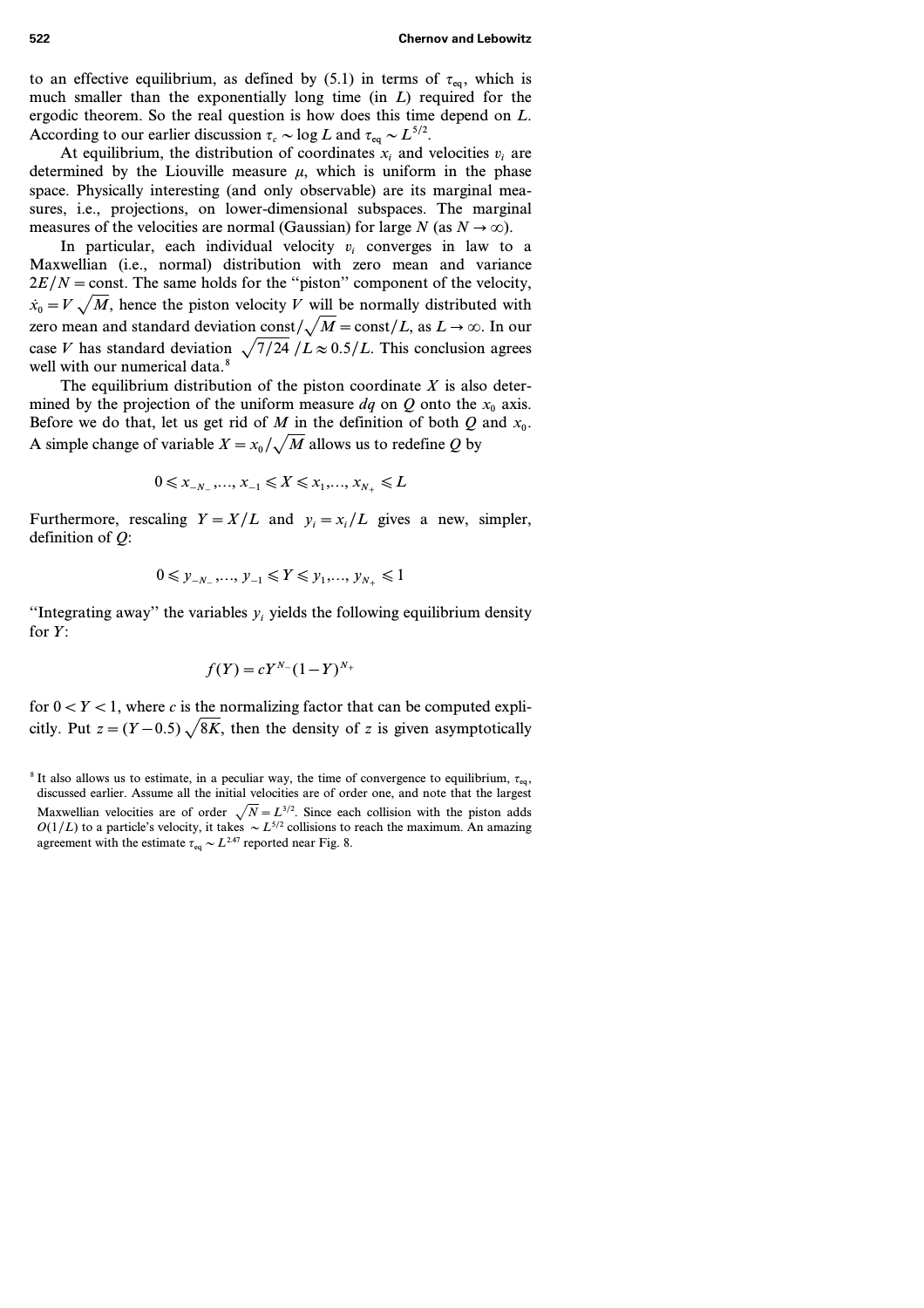by  $f(z) \approx \frac{1}{\sqrt{2\pi}} e^{-z^2/2}$ . Hence, *Y* is asymptotically gaussian with mean 0.5 and variance  $(4N)^{-1} = (4L^3)^{-1}$ . Therefore, in equilibrium

$$
|Y - 0.5| \sim \frac{1}{2L\sqrt{L}} \sim \frac{1}{2\sqrt{N}}
$$

and the probability of observing larger fluctuations is exponentially small in *N*. Note that fact is independent of the piston mass, as it has to be for an equilibrium (classical) system. This is consistent with our observation of the piston coordinate reaching a positive constant value,  $|Y - 0.5| \approx 0.1$ , during a short time interval  $0 < \tau < 20$ , since our initial conditions were selected according to the density function  $p(x, v)$  which has probability exponentially small in *N*.

# **6. REMARKS**

1. We checked the accuracy of our computer program in various ways. A simple one was based on the effect of round-offs on the energy of the system: the total energy was found to be practically constant over the whole period  $0 < \tau < 1000$ . A more sensitive test of the accuracy of the computations consists in using the time-reversal symmetry of the dynamics. Suppose at some time  $\bar{\tau} > 0$  the velocities of all gas particles and the piston are reversed  $(v_i \rightarrow -v_i)$ . Then the system is supposed to trace back its past trajectory and arrive to its initial state with all velocities reversed at time 2 $\bar{\tau}$ . We verified this property numerically for various  $\bar{\tau}$  < 50 and always found that the system did repeat its past trajectory in the sense that the graphs of  $Y(\tau)$  and  $W(\tau)$  over the interval  $(\bar{\tau}, 2\bar{\tau})$  looked like perfect mirror images of the corresponding graphs over the interval  $(0, \bar{\tau})$ . Therefore, one can assume that round off errors remain negligibly small during times  $\tau$  < 50. However, this accuracy test failed for larger times,  $\bar{\tau}$  > 100, indicating that the system then ''loses memory'' of its initial state due to roundoffs. This does not seem to affect the overall picture, though. As yet another test, we carried out some computations with single rather than double precision, and found that the changes were little. Still, some estimates requiring long runs, such as the equilibrium time  $\tau_{eq}$  on Fig. 8, might not be very accurate.

2. We tested the dependence of the piston oscillations on the *b* factor involved in the formula  $M_L = bmL^2$ . Remember that we set  $b = 2$  in our main experiments. When we changed it to  $b=20$  (this made the piston 10 times heavier), then the oscillations started slightly later and their amplitude was slightly larger, but otherwise the picture was very much the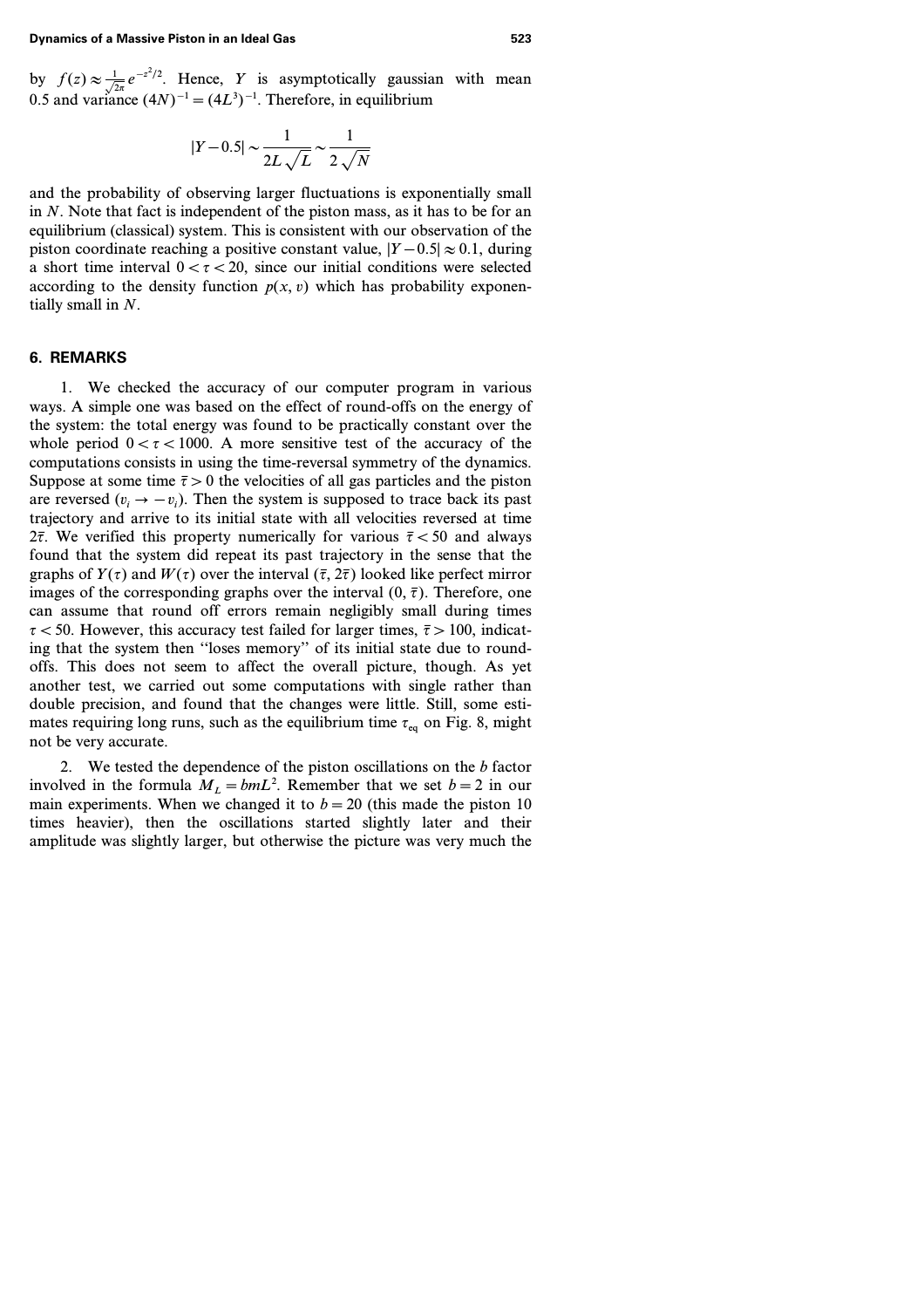same. When we changed *b* to 0.2 (and this made the piston 10 times lighter), then the oscillations started at about the same time as for  $b=2$ , but they dampened somewhat faster.

We also tried to change the piston mass  $M_L$  even more drastically. When we set it to  $L^3$  (insteas of  $L^2$ ), it appeared that oscillations started only after a very long initial quiescent period. But we did not examine this fact in detail, see ref. 18. On the contrary, when we set the piston mass  $M_L$ to *L* (instead of *L<sup>2</sup>* ), large oscillations started very soon, but very quickly dampened and disappeared.

3. We note that Eq. (3.3) describes the time evolution of a damped harmonic oscillator. Accepting (3.3) over some time range, say,  $\tau \in [30, 800]$ for  $L=100$ , we can then look at the "inverse problem" of finding the effective spring constant and damping coefficient.

Using the original variables, *t* and  $X<sub>L</sub>(t)$ , we write

$$
M_L \frac{d^2 X_L}{dt^2} + K_L (X_L - L/2) + \eta_L \frac{d X_L}{dt} = 0
$$

which has the solution  $X_L - L/2 \sim e^{\alpha t}$  with

$$
\alpha = -\frac{\eta_L}{2M_L} \pm i \sqrt{\frac{K_L}{M_L}} \left[ 1 - \frac{\eta_L^2}{4K_L M_L} \right]^{1/2}
$$

This yields, to the lowest order in  $\eta_L^2/4K_LM_L$ , remembering that  $M_L = 2L^2$ and that  $\omega = 2\pi/\tau_{\text{per}}$ , with  $\tau_{\text{per}} = t_{\text{per}}/L \approx 1.63$ ,  $K_L \approx 8\pi^2/\tau_{\text{per}}^2$ , i.e., the effective "restoring force"  $K_L$  is independent of *L*. On the other hand, the damping coefficient is  $\eta_L = 4L\lambda_L$ , were  $\lambda_L$  was found experimentally to decrease as  $\lambda_L \sim L^{-\gamma}$  with  $\gamma = 1.3$ , see Section 4. Hence  $\eta_L \sim L^{1-\gamma} =$  $O(L^{-0.3})$ , i.e., the damping gets weaker as  $L \rightarrow \infty$ .

## **7. DISCUSSION**

We have presented here numerical results concerning the time evolution of a system with many degrees of freedom (up to  $27 \times 10^6$ ) one of which, the position of the piston, plays a very special role. Starting with the particular initial particle distribution given by (3.1) we found two striking features of the evolution: (1) the velocity distribution of the particles approaches a Maxwellian, i.e., the system goes toward thermal equilibrium and (2) the time evolution of the piston followed closely, after some initial period, that of a damped harmonic oscillator over an extended time interval, with initial oscillations as large as 1/10 of the system size.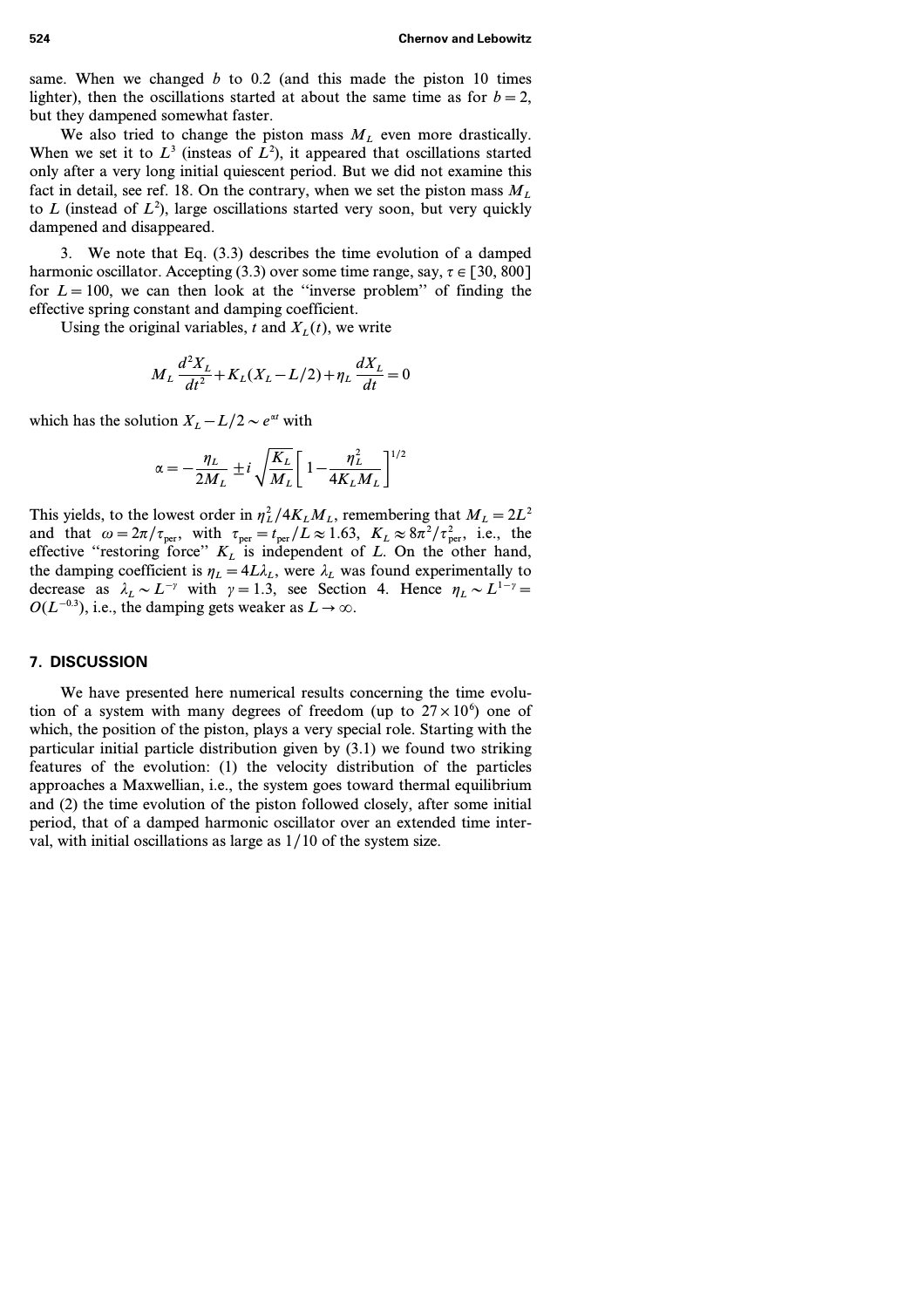As already noted, we expect from general considerations<sup>(9)</sup> that  $(1)$ should be true for any initial density  $p(x, v)$  provided the number of particles  $N (\sim L^3)$  is large enough and one waits long enough. But what about (2)? Clearly, if we choose for  $p(|v|)$  a Maxwellian, we expect only thermal fluctuations of order  $O(L^{-3/2})$  in the position of the piston. This is indeed what we found numerically. For other, non-maxwellian, initial densities the question turns out to be far from trivial. We are currently working with more general initial densities and will report results in a separate paper.<sup>(19)</sup> Below we outline our program and mention some preliminary findings.

For simplicity, we assume that  $p(x, v) = p(|v|)$  and  $X(0) = L/2$ ,  $V(0) = 0$ . In this case there is no apriori bias for the piston to move at all, and as already noted, the hydrodynamical (deterministic) equations, see ref. 8, predict that, in the limit  $L \rightarrow \infty$ , the system would remain frozen in the initial state:  $Y(\tau) \equiv Y(0) = 0.5$  and  $W(\tau) \equiv W(0) = 0$  for all  $\tau > 0$  (in the variables *y* and  $\tau$ , see Section 2). The density  $p(y, v, t)$  will also remain constant in time. But what about the particle system with a large but finite *L*? How will the piston and the gas behave while the particle velocities make their way to a Maxwellian?

To answer this question we note that since the initial configuration of particles is generated randomly from a Poisson process with the density  $p(y, v, 0) = p(|v|)$ , the actual (empirical) density of the particles, such as the one shown on Fig. 6 at  $\tau = 0$ , does not exactly coincide with  $p(y, v, 0)$ . Random fluctuations of the empirical density are typically of order  $O(1/L)$ . Hence, the actual initial distribution of particles can be thought of as a small perturbation of the function  $p(|v|)$  and can be written as  $p(|v|) + \varepsilon p_1(v, v)$  with  $\varepsilon = 1/L$  and some (random) function  $p_1(y, v)$  of order one.

Now, we conjecture that for large *L* the evolution of the particle system closely follows the solutions of the hydrodynamical equations derived in refs. 7 and 8 with a perturbed initial density  $p(|v|) + \varepsilon p_1(v, v)$ , rather than the stationary solution corresponding to the unperturbed density  $p(|v|)$ . In particular, if the latter solution is unstable, then small perturbations grow exponentially in time (in the units of  $\tau = t/L$ , of course), hence the system can be destabilized in  $\tau \sim -\log \epsilon = \log L$  units of time. This would be in agreement with our analysis and numerical estimates in the end of Section 4. Hence, the instability of the hydrodynamical equations becomes a key issue.

When we were finishing the present paper, we received a message from E. Caglioti and E. Presutti who (a) proved that the hydrodynamical equations are stable when  $p(|v|)$  is monotonically nonincreasing in  $|v|$ , i.e.,  $p'(|v|) \leq 0$ , and (b) suggested that they might be unstable for our class on non-monotone  $p(|v|)$ . We checked the suggestion (b) for our particular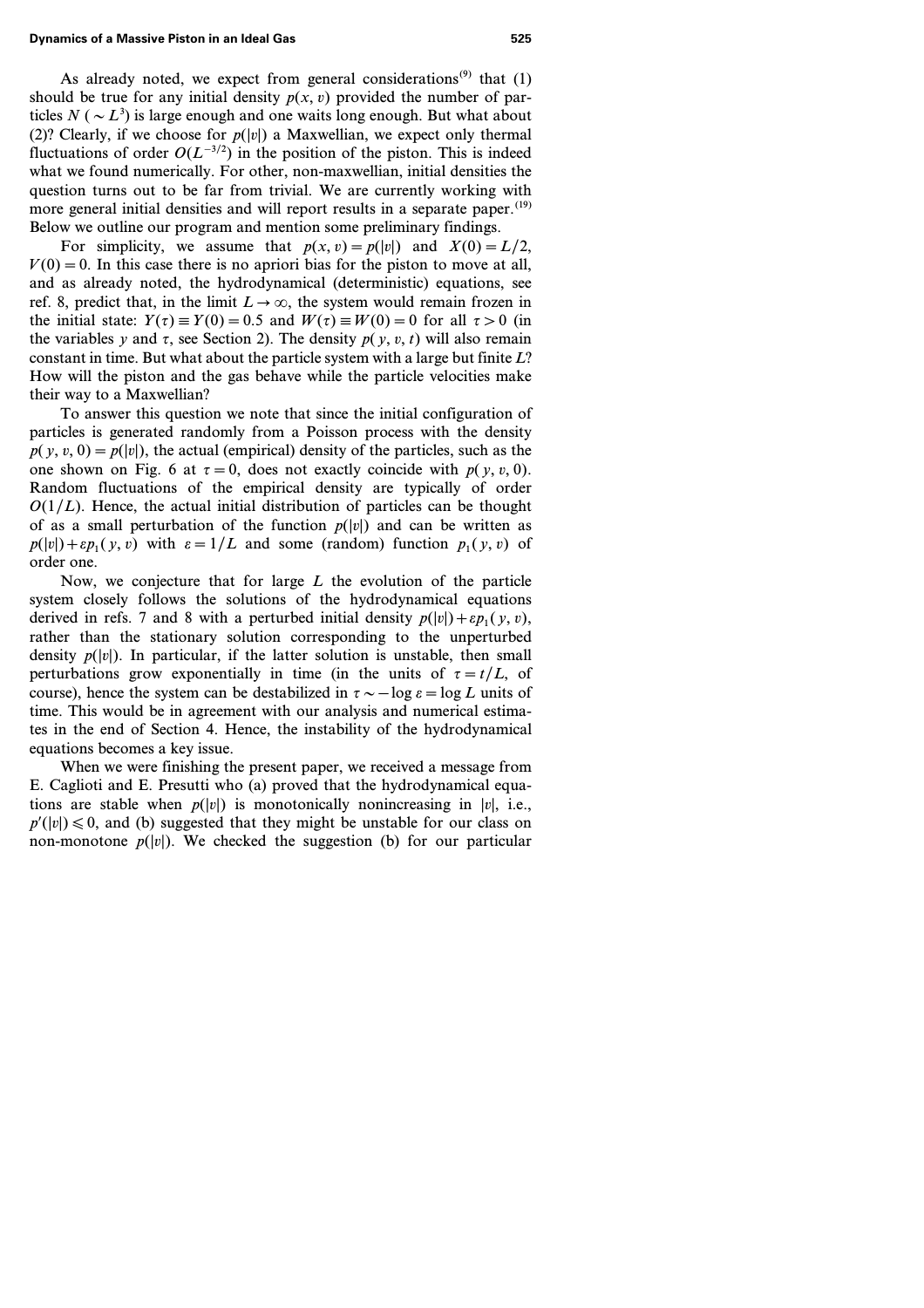density (3.1) and found that it was indeed correct; we proved that small perturbations grow exponentially in  $\tau$ . Furthermore, when starting with a perturbed initial density with  $\varepsilon = 0.01$ , we found numerically that the corresponding solution of the hydrodynamical equations resembled very well the evolution of the particle system described here, including large nearly harmonic oscillations of the piston during the interval  $10 < \tau < 30$ . Further work in this direction is currently under way.<sup>(19)</sup>

Conversely, when we simulated a particle dynamics with a nonincreasing initial density  $p(|v|)$  the oscillations essentially disappeared.<sup>9</sup> On the other hand, the particle velocity distribution still approached a Maxwellian, albeit at a somewhat slower pace.

# **ACKNOWLEDGMENTS**

We thank F. Bonetto, R. Dorfman, Ch. Gruber, J. Piasecki, N. Simanyi, Ya. Sinai, and V. Yakhot for many useful discussions. We thank H. van den Bedem and C. Lesort for technical assistance in numerical experiments. N. Chernov was partially supported by NSF Grant DMS-0098788. J. Lebowitz was partially supported by NSF Grant DMR-9813268 and by Air Force Grant F49620-01-0154. This work was completed when the authors stayed at the Institute for Advanced Study with partial support by NSF Grant DMS-9729992.

# **REFERENCES**

- 1. E. Lieb, Some problems in statistical mechanics that I would like to see solved, *Phys. A* **263**:491–499 (1999).
- 2. Ch. Gruber, Thermodynamics of systems with internal adiabatic constraints: Time evolution of the adiabatic piston, *Eur. J. Phys.* **20**:259–266 (1999).
- 3. E. Kestemont, C. Van den Broeck, and M. Mansour, The ''adiabatic'' piston: And yet it moves, *Europhys. Lett.* **49**:143–149 (2000).
- 4. J. L. Lebowitz, Stationary nonequilibrium Gibbsian ensembles, *Phys. Rev.* **114**:1192–1202 (1959).
- 5. Ch. Gruber and L. Frachebourg, On the adiabatic properties of a stochastic adiabatic wall: Evolution, stationary non-equilibrium, and equilibrium states, *Phys. A* **272**:392–428 (1999).
- 6. Ch. Gruber and J. Piasecki, Stationary motion of the adiabatic piston, *Phys. A* **268**: 412–423 (1999).
- 7. J. L. Lebowitz, J. Piasecki, and Ya. Sinai, Scaling dynamics of a massive piston in an ideal gas, in *Hard Ball Systems and the Lorentz Gas*, Encycl. Math. Sci., Vol. 101 (Springer, Berlin, 2000), pp. 217–227.
- 8. N. Chernov, J. L. Lebowitz, and Ya. Sinai, *Scaling Dynamic of a Massive Piston in a Cube Filled With Ideal Gas: Exact Results*, this volume of the journal.

<sup>&</sup>lt;sup>9</sup> We tried a uniform "flat" function given by  $p(|v|) = 1$  for  $|v| \le v_{\text{max}}$  and a triangular one  $p(|v|)=1 - |v|/v_{\text{max}}$ .